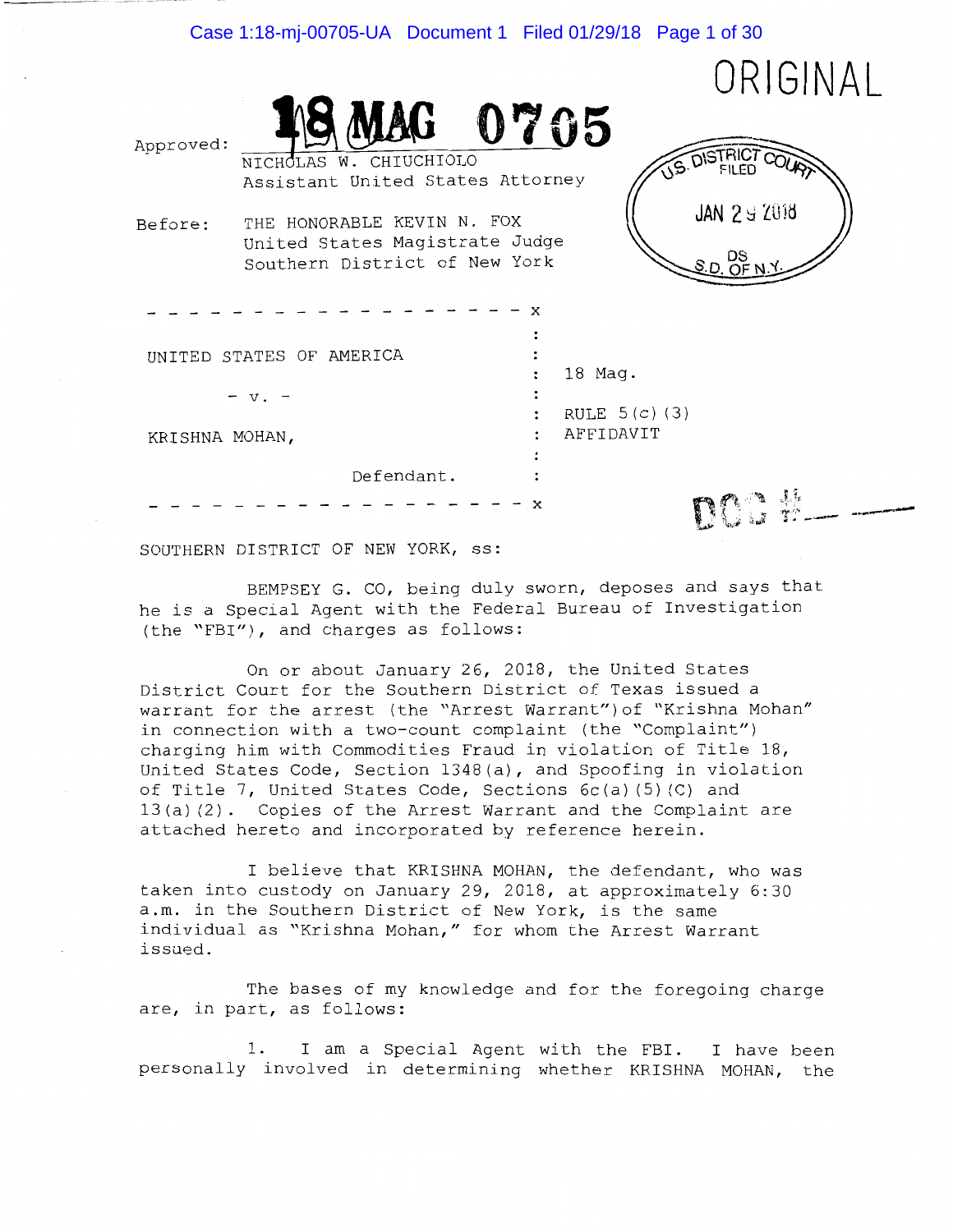defendant, is the same individual as the "Krishna Mohan" named in the January 26, 2018 Arrest Warrant from the United States District Court for the Southern District of Texas. Because this Affidavit is being submitted for the limited purpose of establishing the identity of the defendant, I have not included in this Affidavit each and every fact that I have learned. Where I report statements made by others, those statements are described in substance and in part, unless otherwise noted.

2. Based on my involvement in this investigation, including my conversations with investigating agents, I have learned that:

a. On or about January 26, 2018, "Krishna Mohan" was charged in a two-count complaint, in the Southern District of Texas, with Commodities Fraud in violation of Title 18, United States Code, Section 1348(a), and Spoofing in violation of Title 7, United States Code, Sections 6c (a) (5) (C) and 13 (a) (2).

b. On or about January 26, 2018, a United States Magistrate Judge in the Southern District of Texas signed the Arrest Warrant.

c. Law enforcement recently became aware that the "Krishna Mohan" named in the Arrest Warrant and the Complaint resided in an apartment located in New York, New York (the "Residence"), because, among other things, "Krishna Mohan" received mail at the Residence and "Krishna Mohan" listed the Residence as his home on a U.S. Customs and Border Protection form in October 2017.

d. On or about January 29, 2018, KRISHNA MOHAN, the defendant, was arrested at the Residence. Upon his arrest, MOHAN answered to the name, "Krishna Mohan."

3. I have reviewed photographs of the "Krishna Mohan" named in the Arrest Warrant and the Complaint. Based on my review of those photographs and my personal observation of KRISHNA MOHAN, the defendant, MOHAN appears to be the person depicted in those pictures. That is, MOHAN appears to be the "Krishna Mohan" named in the Arrest Warrant and the Complaint.

2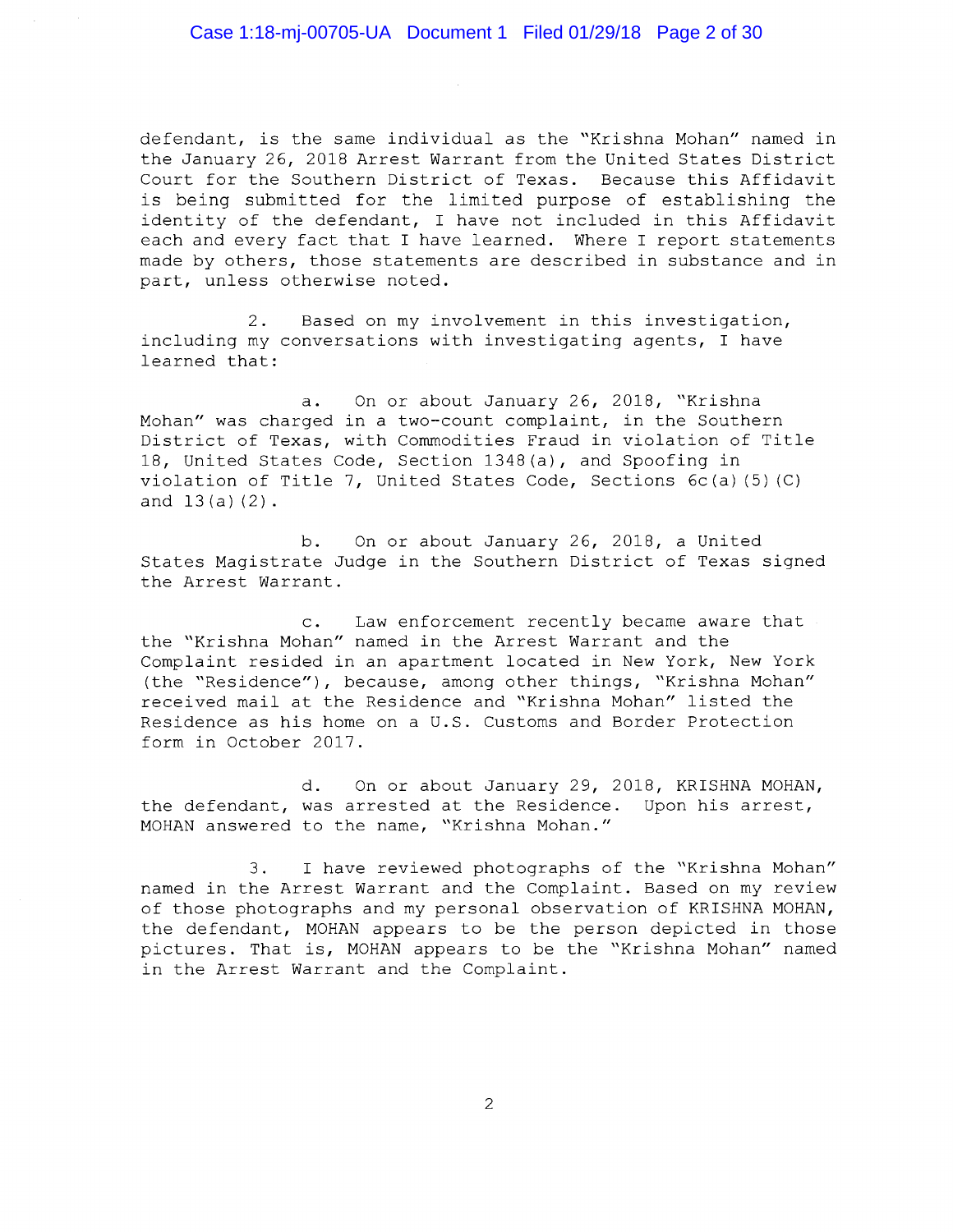WHEREFORE, deponent respectfully requests that KRISHNA MOHAN, the defendant, be imprisoned or bailed, as the case may be.

 $mg \leq C$ 

BEMPSEY G. CO Special Agent Federal Bureau of Investigation

Sworn to before me this 29th day of January, 2018.

 $\overline{\phantom{a}}$ 

1 Cevin Eathanul 77

United States Magistrate Judge Southern District of New York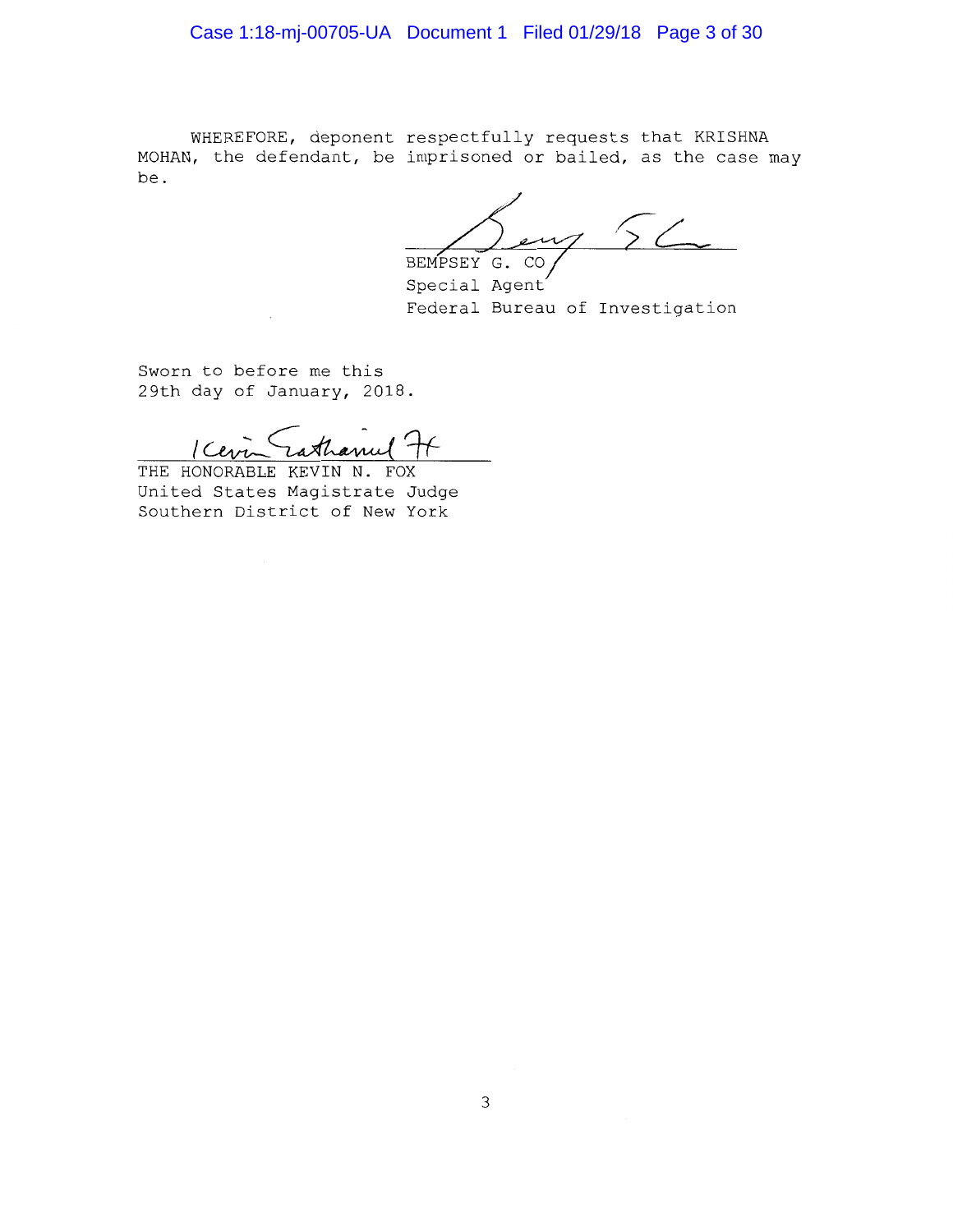### EXHIBIT A

### ARREST WARRANT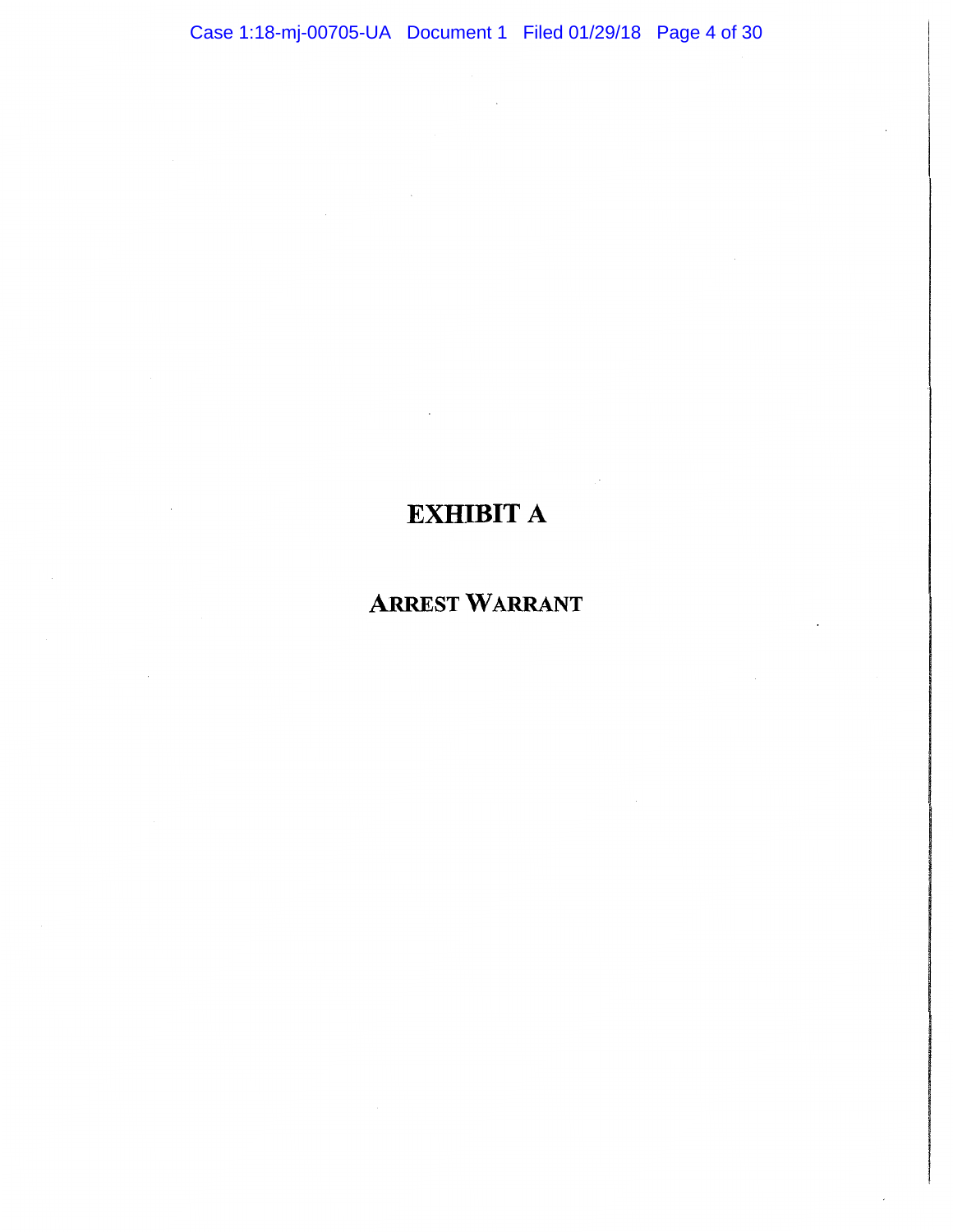### Case 1:18-mj-00705-UA Document 1 Filed 01/29/18 Page 5 of 30

 $\sim 10^{-10}$ 

AO 442 (Rev. 11/11) Arrest Warrant

 $\sim$ 

 $\ddot{\phantom{a}}$ 

|                                                                                                                                                          | Public and unafficial staff access<br>for the<br>to this histrument are<br>prohibited by court ordar.<br>Southern District of Texas                                                                        |
|----------------------------------------------------------------------------------------------------------------------------------------------------------|------------------------------------------------------------------------------------------------------------------------------------------------------------------------------------------------------------|
| United States of America<br>٧.<br><b>KRISHNA MOHAN</b>                                                                                                   | H18-0080M<br>Case No.                                                                                                                                                                                      |
| Defendant                                                                                                                                                |                                                                                                                                                                                                            |
|                                                                                                                                                          | ARREST WARRANT                                                                                                                                                                                             |
| Any authorized law enforcement officer<br>To:                                                                                                            |                                                                                                                                                                                                            |
| (name of person to be arrested)<br><b>KRISHNA MOHAN</b>                                                                                                  | YOU ARE COMMANDED to arrest and bring before a United States magistrate judge without unnecessary delay<br>who is accused of an offense or violation based on the following document filed with the court: |
| <b>3</b> Superseding Indictment<br>Indictment<br>Commodities Fraud - 18 U.S.C. § 1348(1)<br>Spoofing - 7 U.S.C. § 6c(a)(5)(C) and 13(a)(2)               | Complaint<br><b><i><u>O</u></i></b> Information<br><b>3</b> Superseding Information<br><b>3</b> Supervised Release Violation Petition<br><b>J</b> Violation Notice                                         |
| January dle 2018<br>ν<br>Houston, Texas                                                                                                                  | Issuing officer's signature<br>Frances H. Stacy, U.S. Magistrate Judge<br>Printed name and title                                                                                                           |
|                                                                                                                                                          | Return                                                                                                                                                                                                     |
|                                                                                                                                                          | This warrant was received on $(date)$ , and the person was arrested on $(date)$                                                                                                                            |
| 0.<br><b>J</b> Probation Violation Petition<br>This offense is briefly described as follows:<br>Date:<br>City and state:<br>at (city and state)<br>Date: | Order of the Court<br>Arresting officer's signature                                                                                                                                                        |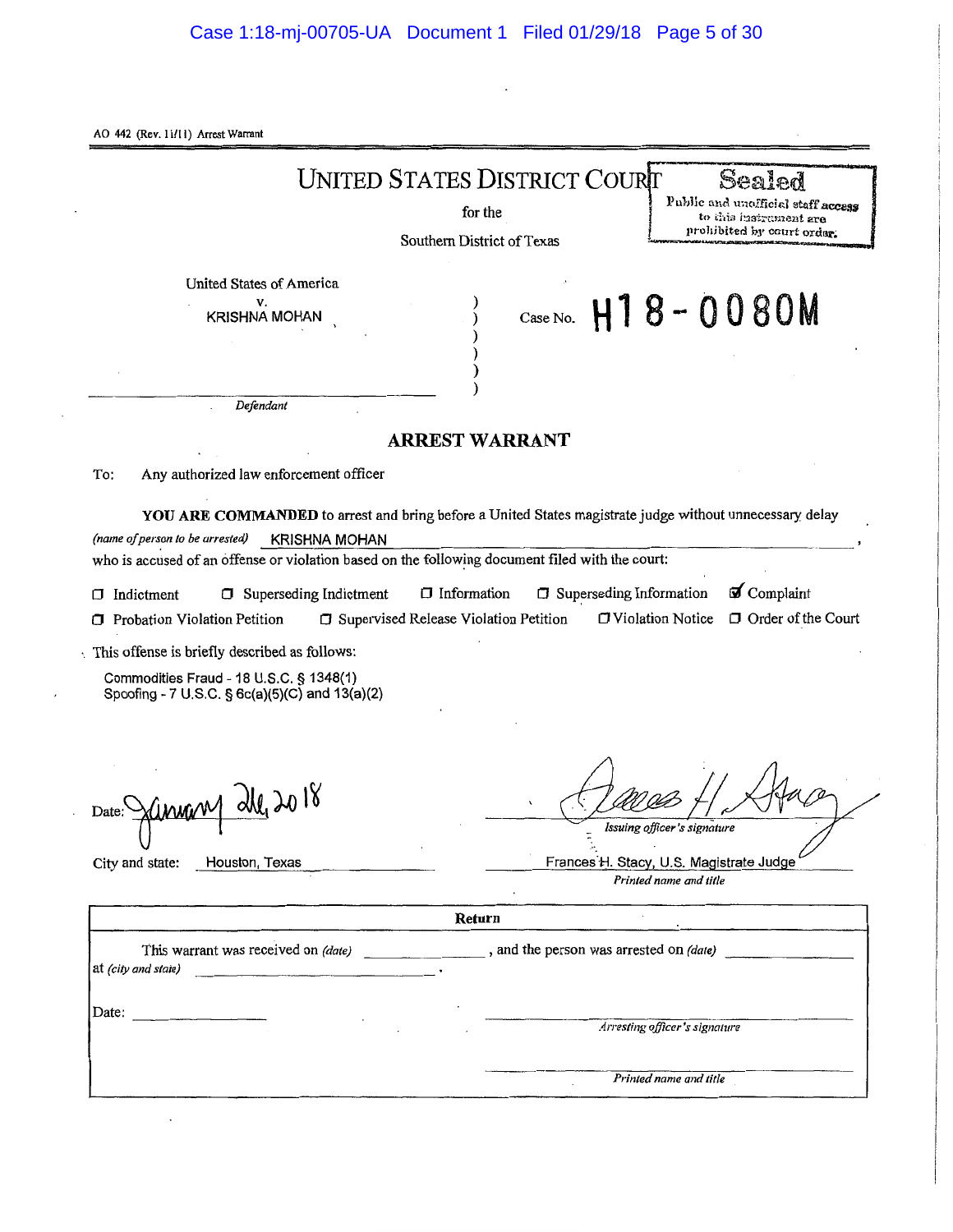# **H18-008GM**

AO 442 (Rev. 11/11) Arrest Warrant (Page 2)

 $\cdot$ 

This second page contains personal identifiers provided for law-enforcement use only and therefore should not be filed in court with the executed warrant unless under seal;

#### *(Not for Public Disclosure)*

| Name of defendant/offender:                 | <b>KRISHNA MOHAN</b>                                                                                                   |                                                                                                                 |  |
|---------------------------------------------|------------------------------------------------------------------------------------------------------------------------|-----------------------------------------------------------------------------------------------------------------|--|
| Known aliases:                              |                                                                                                                        |                                                                                                                 |  |
| Last known residence:                       | 101 W 23RD 3E, NY, NY, 1011                                                                                            |                                                                                                                 |  |
|                                             |                                                                                                                        | Prior addresses to which defendant/offender may still have ties:                                                |  |
| Last known employment:                      |                                                                                                                        |                                                                                                                 |  |
| Last known telephone numbers:               |                                                                                                                        |                                                                                                                 |  |
| Place of birth:                             |                                                                                                                        | and the state of the state of the state of the state of the state of the state of the state of the state of the |  |
| 01/23/1985<br>Date of birth:                |                                                                                                                        |                                                                                                                 |  |
| Social Security number:                     | 290-90-3361                                                                                                            |                                                                                                                 |  |
| Height:                                     |                                                                                                                        | Weight:<br>the contract of the contract of the contract of the contract of the contract of                      |  |
| M<br>Sex:                                   | <u> 1989 - Andrea Aonaichte, ann an t-Aonaichte ann an t-Aonaichte ann an t-Aonaichte ann an t-Aonaichte ann an t-</u> | Race:                                                                                                           |  |
| Hair:                                       |                                                                                                                        | Eyes:<br>the control of the control of the control of the control of the control of the control of              |  |
| Scars, tattoos, other distinguishing marks: |                                                                                                                        |                                                                                                                 |  |
|                                             | <u> 1980 - John Stein, Amerikaansk konstantinopolitik (* 1980)</u>                                                     |                                                                                                                 |  |
|                                             |                                                                                                                        | $\sim 10$                                                                                                       |  |
| History of violence, weapons, drug use:     |                                                                                                                        |                                                                                                                 |  |
|                                             |                                                                                                                        |                                                                                                                 |  |
|                                             |                                                                                                                        |                                                                                                                 |  |
|                                             |                                                                                                                        |                                                                                                                 |  |
| FBI number:                                 |                                                                                                                        |                                                                                                                 |  |
| Complete description of auto:               |                                                                                                                        | <u> 1980 - Januar Amerikaanse kommunister († 1980)</u>                                                          |  |
|                                             |                                                                                                                        |                                                                                                                 |  |
| Investigative agency and address:           |                                                                                                                        |                                                                                                                 |  |
|                                             |                                                                                                                        |                                                                                                                 |  |
|                                             | Name and telephone numbers (office and cell) of pretrial services or probation officer (if applicable):                |                                                                                                                 |  |
|                                             |                                                                                                                        |                                                                                                                 |  |
|                                             |                                                                                                                        |                                                                                                                 |  |
|                                             | Date of last contact with pretrial services or probation officer (if applicable):                                      |                                                                                                                 |  |
|                                             |                                                                                                                        |                                                                                                                 |  |
|                                             |                                                                                                                        |                                                                                                                 |  |
|                                             |                                                                                                                        |                                                                                                                 |  |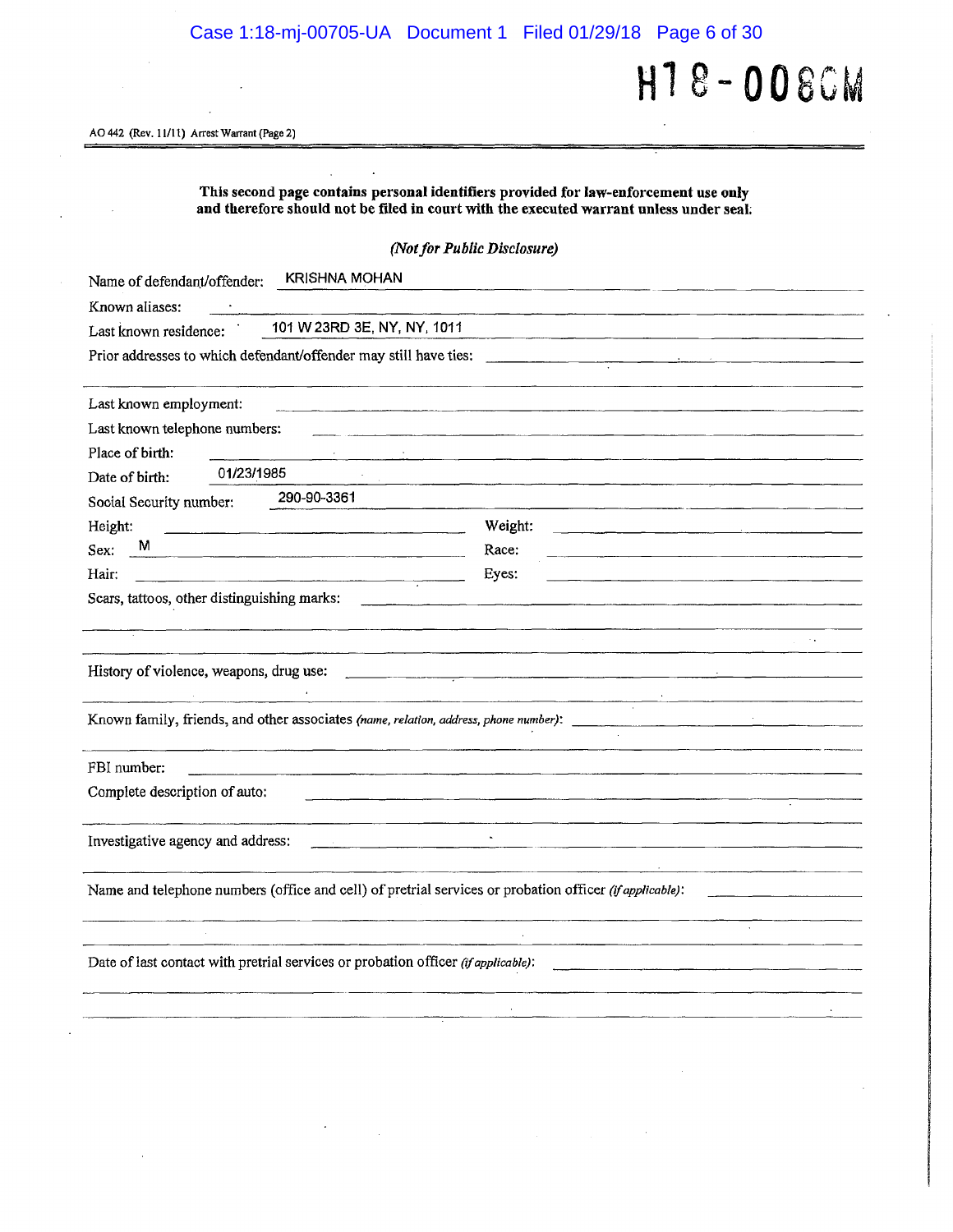Case 1:18-mj-00705-UA Document 1 Filed 01/29/18 Page 7 of 30

### **EXHIBIT B**

### **COMPLAINT**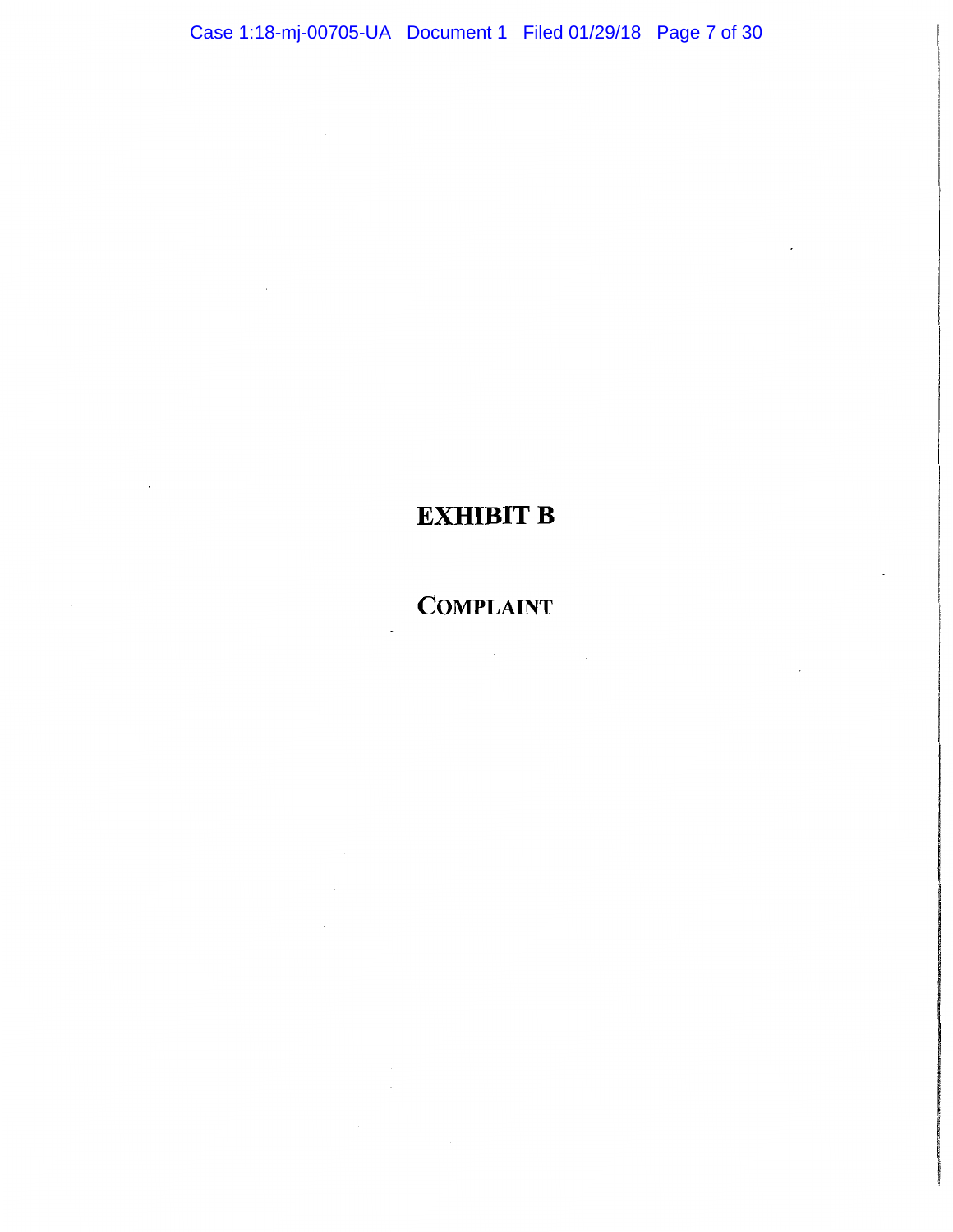### Case 1:18-mj-00705-UA Document 1 Filed 01/29/18 Page 8 of 30

| Case 4:18-mj-00080 *SEALED*                                                                               | <del>socame</del>                    | sea                                                          | led in TXSD on 01/26/18 Page 1 of 23                                     |                                  |        |  |  |  |  |
|-----------------------------------------------------------------------------------------------------------|--------------------------------------|--------------------------------------------------------------|--------------------------------------------------------------------------|----------------------------------|--------|--|--|--|--|
| AO 91 (Rev. 11/11) Criminal Complaint                                                                     |                                      | Public and unofficial staff access<br>to this instrument are |                                                                          |                                  |        |  |  |  |  |
|                                                                                                           | UNITED STATES D                      | prohibited by court order.                                   | <b>OURT</b>                                                              | JAN 2 0 2018                     |        |  |  |  |  |
|                                                                                                           |                                      | for the                                                      |                                                                          | David J. Bradley, Clark of Court |        |  |  |  |  |
|                                                                                                           |                                      | Southern District of Texas                                   |                                                                          |                                  |        |  |  |  |  |
| United States of America                                                                                  |                                      |                                                              |                                                                          |                                  |        |  |  |  |  |
| V.                                                                                                        |                                      | Case No.                                                     |                                                                          | H18-0080M                        |        |  |  |  |  |
| <b>KRISHNA MOHAN</b>                                                                                      |                                      |                                                              |                                                                          |                                  |        |  |  |  |  |
|                                                                                                           |                                      |                                                              |                                                                          |                                  |        |  |  |  |  |
| Defendant(s)                                                                                              |                                      |                                                              |                                                                          |                                  |        |  |  |  |  |
|                                                                                                           |                                      |                                                              |                                                                          |                                  |        |  |  |  |  |
| <b>CRIMINAL COMPLAINT</b>                                                                                 |                                      |                                                              |                                                                          |                                  |        |  |  |  |  |
| I, the complainant in this case, state that the following is true to the best of my knowledge and belief. |                                      |                                                              |                                                                          |                                  |        |  |  |  |  |
| On or about the date(s) of                                                                                | 1/26/2018                            | in the county of                                             |                                                                          | Harris                           | in the |  |  |  |  |
| District of<br>Southern                                                                                   |                                      | Texas , the defendant(s) violated:                           |                                                                          |                                  |        |  |  |  |  |
| Code Section                                                                                              |                                      | <b>Offense Description</b>                                   |                                                                          |                                  |        |  |  |  |  |
| 18 U.S.C. § 1348(1)<br>7 U.S.C. § 6c(a)(5)(C) and 13(a)(2)                                                | <b>Commodities Fraud</b><br>Spoofing |                                                              |                                                                          |                                  |        |  |  |  |  |
|                                                                                                           |                                      |                                                              |                                                                          |                                  |        |  |  |  |  |
|                                                                                                           |                                      |                                                              |                                                                          |                                  |        |  |  |  |  |
|                                                                                                           |                                      |                                                              |                                                                          |                                  |        |  |  |  |  |
| This criminal complaint is based on these facts:                                                          |                                      |                                                              |                                                                          |                                  |        |  |  |  |  |
| See Attached Affidavit of Federal Bureau of Investigation, Special Agent, Jeremy Hale                     |                                      |                                                              |                                                                          |                                  |        |  |  |  |  |
|                                                                                                           |                                      |                                                              |                                                                          |                                  |        |  |  |  |  |
|                                                                                                           |                                      |                                                              |                                                                          |                                  |        |  |  |  |  |
|                                                                                                           |                                      |                                                              |                                                                          |                                  |        |  |  |  |  |
| <b>Ø</b> Continued on the attached sheet.                                                                 |                                      |                                                              |                                                                          |                                  |        |  |  |  |  |
|                                                                                                           |                                      |                                                              |                                                                          |                                  |        |  |  |  |  |
|                                                                                                           |                                      |                                                              | mplainant's signature                                                    |                                  |        |  |  |  |  |
|                                                                                                           |                                      |                                                              | FBI, SA Jeremy Hale<br>Printed name and title                            |                                  |        |  |  |  |  |
|                                                                                                           |                                      |                                                              |                                                                          |                                  |        |  |  |  |  |
| Sworn to before me and signed in my presence.                                                             |                                      |                                                              |                                                                          |                                  |        |  |  |  |  |
| 01/26/2018<br>Date:                                                                                       |                                      |                                                              |                                                                          |                                  |        |  |  |  |  |
|                                                                                                           |                                      |                                                              | 's signature                                                             |                                  |        |  |  |  |  |
| City and state:                                                                                           | Houston, Texas                       |                                                              | -rances H. Stacy, U.S. Magistrate Judge<br><b>Drinted</b> name and title |                                  |        |  |  |  |  |

ATTEST: VILLE eir of Court  $Cer<sup>2</sup>$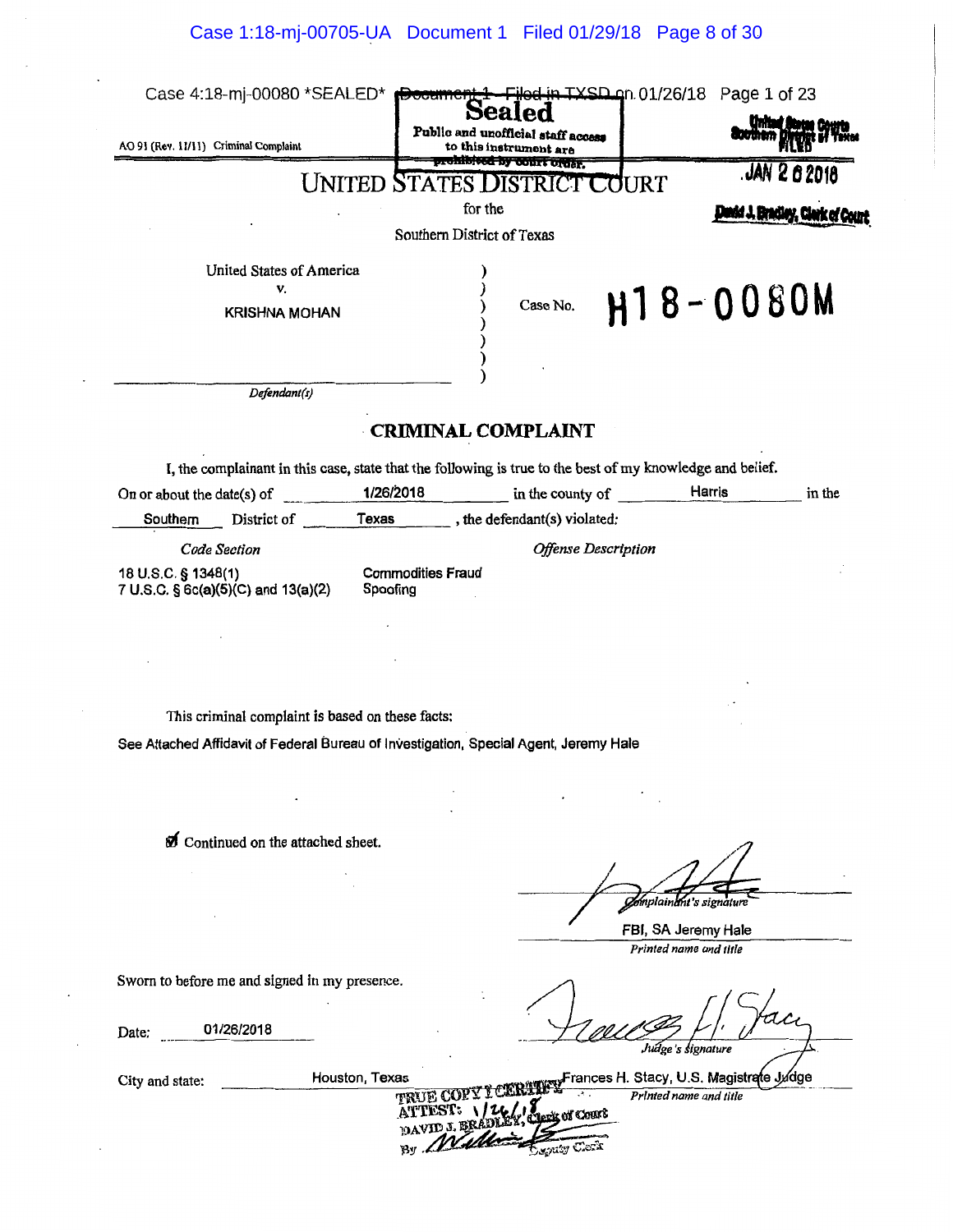## Case 4:18-mj-00080 \*SEALED\* Document 1 Filed in TXSD on 01/26/18 Page 2 of 23 H18~0080M

#### **AFFIDAVIT IN SUPPORT OF CRIMINAL COMPLAINT**

I, Jeremy Hale, being duly sworn, state as follows:

1. I am a Special Agent with the Federal Bureau of Investigation (FBI), and have been since October 6, 2017. I began my career with the FBI as an Intelligence Analyst on September 13, 2009. As an Intelligence Analyst, I primarily provided strategic and tactical analysis to a squad which investigated corporate, securities, and commodities fraud schemes. Some of my duties as an Intelligence Analyst included reviewing statements provided by confidential human sources and witnesses, reviewing records obtained from financial institutions and brokerage firms, and reviewing securities trading data. I used this information to publish reports for the benefit of other law enforcement agencies and government regulators. On May 14, 2017, I began the Basic Field Training Course for Special Agents at the FBI Academy. I am currently assigned to the Complex Financial Crimes Squad in the Houston Division of the FBI. I hold a Bachelor's degree from Sam Houston State University in Accounting and a Master's degree from California State University, Sacramento in Accounting.

2. I submit this Affidavit in support of a criminal complaint and arrest warrant for KRISHNA MOHAN (hereinafter "MOHAN") for: (i) commodities fraud, in violation of Title 18, United States Code, Section 1348(1); and (ii) spoofing, in violation of Title 7, United States Code, Sections  $6c(a)(5)(C)$  and  $13(a)(2)$ .

3. For the reasons set forth below, there is probable cause to believe that on or about certain days, beginning in or around November 2013 and continuing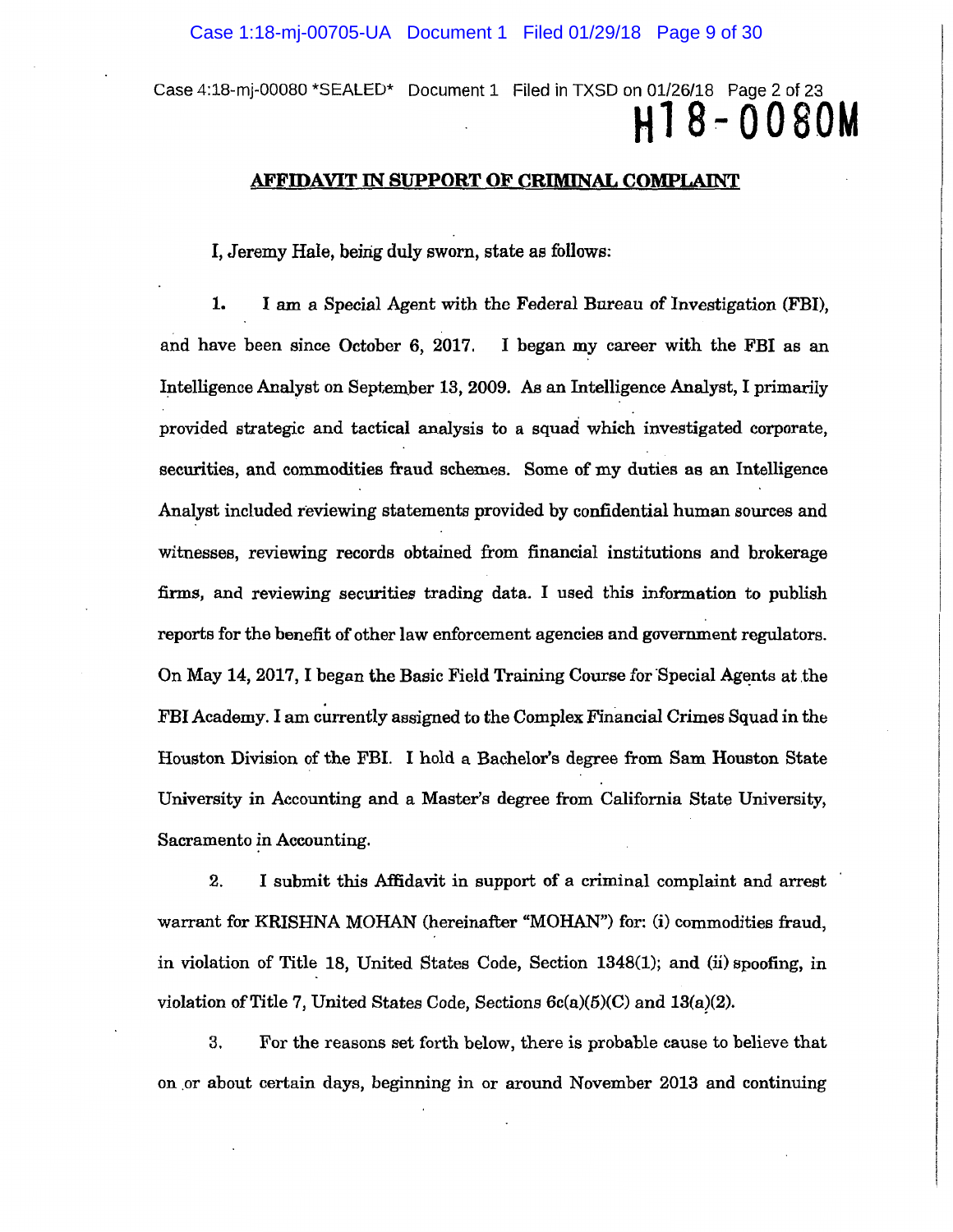Case 4:18-mj-00080 \*SEALED\* Document 1 Filed in TXSD on 01/26/18 Page 3 of 23

through approximately December 2013 (the "Relevant Period"), MOHAN, in Houston, in the Southern District of Texas,<sup>1</sup> and elsewhere:

a. knowingly, and with the intent to defraud, executed, and attempted to execute, and willfully participated in, a material scheme and artifice to defraud market participants in connection with commodities for future delivery in the market for  $E$ -Mini Dow Jones Industrial Average futures contracts ("E-Mini Dow') on the Chicago Board of Trade ("CBOT") and E-Mini NASDAQ 100 futures contracts ("E-Mini NASDAQ") on the Chicago Mercantile Exchange ("CME"), in violation of Title 18, United States Code, Section 1348(1)2; and

b. knowingly engaged in trading, practice, and conduct on or subject to the rules of a registered entity, namely the CME and CBOT, that was "spoofing," that is, bidding and offering with the intent, at the time the bid or offer was entered, to cancel the bid or offer before execution, in violation of Title

7, United States Code, Sections 6c(a)(5)(C) and 13(a)(2).3

<sup>&</sup>lt;sup>1</sup> MOHAN's orders were visible to market participants in this District and MOHAN entered into transactions with counterparties in this District.

The Fraud Enforcement and Recovery Act of 2009 ("FERA"), enacted on May 20, 2009, expanded the anti-fraud provisions of the federal securities fraud statute, 18 U.S.C. § 1348, to apply to fraud involving commodities options and futures. *See* FERA§ 2(e)(l), Pub. L. 111-21, 123 Stat. 1618.

Congress enacted the anti-spoofing provision, 7 U.S.C  $\S$  6c(a)(5)(C), as an amendment to the Commodity Exchange Act, as part of the Dodd-Frank Wall Street Reform and Consumer Protection Act (the "Dodd-Frank Act"), which became effective on July 16, 2011. *See* Dodd-Fra~ Act §§ 747, 754; *see also, e.g.,* Antidisruptive Practices Authority Contained in the Dodd-Frank Wall Street Reform and Consumer Protection Act, 75 Fed. Reg. 67301-01, 67302 (Nov. 2, 2010).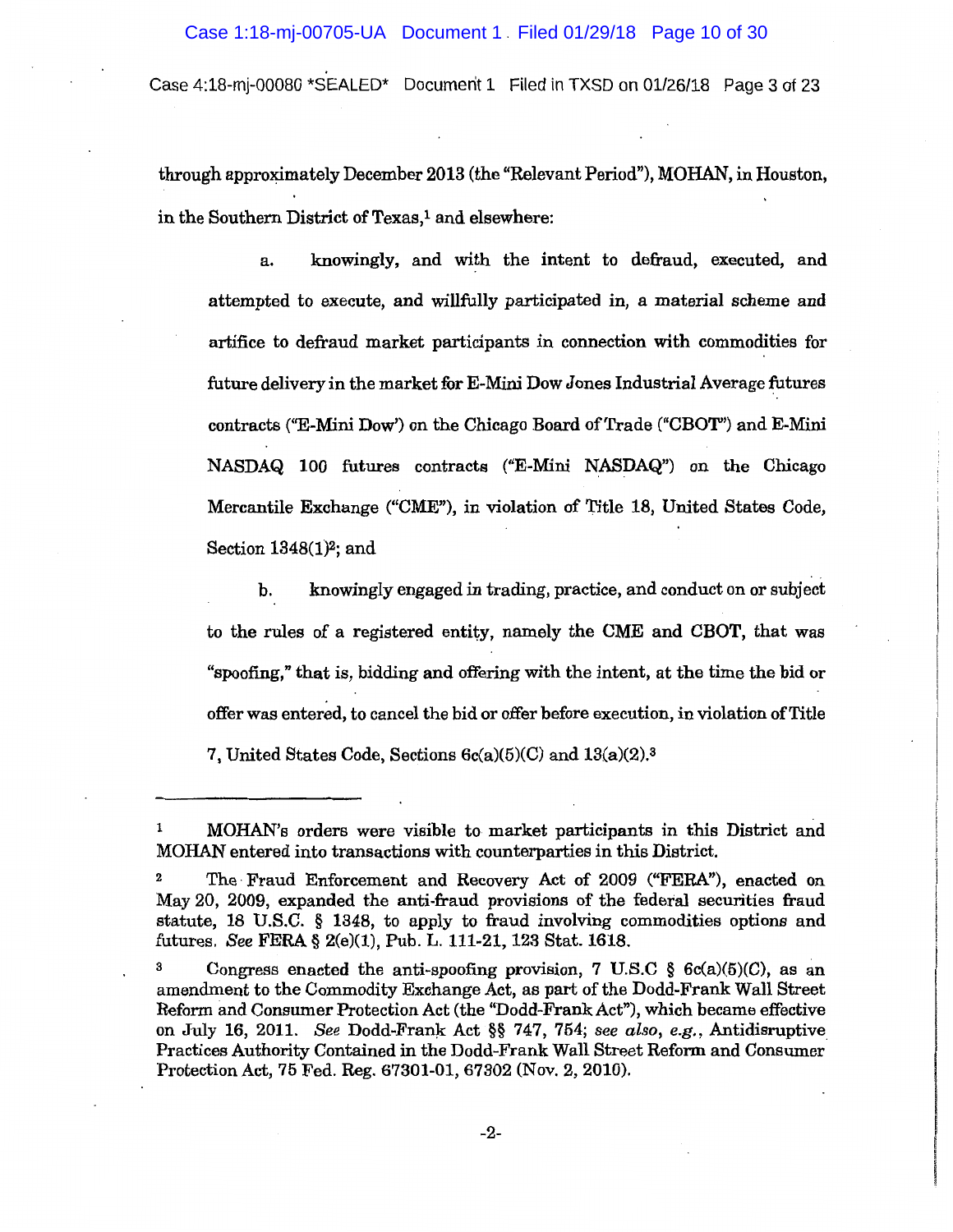#### Case 1:18-mj-00705-UA Document 1 Filed 01/29/18 Page 11 of 30

Case 4:18-mj-00080 \*SEALED\* Document 1 Filed in TXSD on 01/26/18 Page 4 of 23

4. The information in this Affidavit is based upon (i) my personal participation in this investigation, (ii) my discussions with other law enforcement officers who have assisted in the investigation; (iii) my training and experience, (iv) an analysis of trading data and related information obtained by the FBI in connection with the investigation, and (v) my review of documents and other materials obtained and produced by the CME during its investigation into MOHAN's trading activity, including a recorded interview of MOHAN.

5. This Affidavit is being executed as part of an ongoing investigation and is based on my current understanding of the relevant facts based on the above. As . the investigation proceeds, new facts may come to light that qualify or contradict prior facts. Because this Affidavit is being submitted for the limited purpose of establishing probable cause for the criminal complaint and arrest warrant, I have not included each and every fact known concerning this investigation. I have set forth only the facts that I believe are necessary to establish that there is probable cause to believe that MOHAN has violated (i) Title 18, United States Code, Section 1348(1); and (ii) Title 7, United States Code, Sections 6c(a)(5)(C) and 13(a)(2).

#### **BACKGROUND**

6. From on or about August 2010 to on or about March 2014, MOHAN was employed as a programmer and trader at a proprietary trading firm located in Chicago, Illinois (hereinafter "Trading Firm  $A$ ").<sup>4</sup> During the Relevant Period,

<sup>&</sup>lt;sup>4</sup> The identity of Trading Firm A is known to Your Affiant.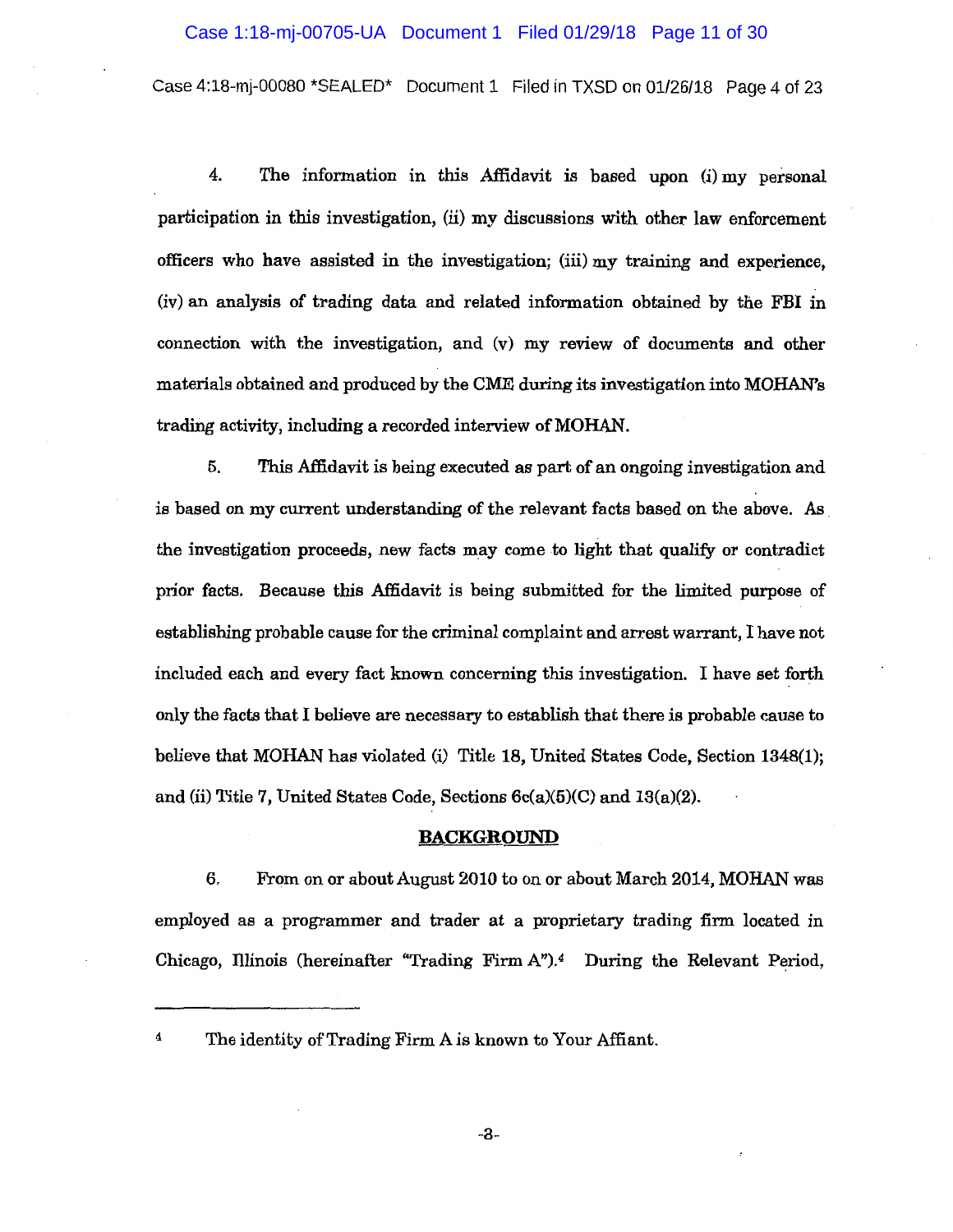Case 4:18-mj-00080 \*SEALED\* Document 1 Filed in TXSD on 01/26/18 Page 5 of 23

MOHAN worked with two other traders, Trader 1 and Trader  $2,5$  on a trading team (hereinafter the "Trading Team") that traded, among other things, futures contracts on the CME and CBOT. When MOHAN joined the Trading Team, he worked to support Trader 1 and Trader 2 by developing automated trading tools and strategies. Subsequently, Trader 1 began training MOHAN to manually trade. During the Relevant Period, MOHAN manually traded futures contracts on behalf of the Trading Team and Trading Firm A.

7. The CME Group Inc. ("CME Group") was a commodities marketplace made up of several exchanges, including CME and CBOT, which was based in Chicago, Illinois. At all relevant times, CME and CBOT ware registered entities, operating as Designated Contract Markets. CME and CBOT utilized an electronic trading system called "Globex."

8. Globex was a global electronic trading platform operated by the CME Group, which utilized computer servers located in Chicago and Aurora, Illinois. Trading on Globex was conducted electronically using a visible "order book" that displayed quantities of anonymous orders  $(i.e.,$  offers to sell futures contracts and bids to buy futures contracts) at various price points, or ''levels." Globex allowed market participants to trade futures contracts either at the exchange itself or from a location virtually anywhere in the world. Through Globex, markets operated by the CME Group offered trading opportunities in various futures contracts, including E-Mini

<sup>&</sup>lt;sup>5</sup> The identities of Trader 1 and Trader 2 are known to Your Affiant.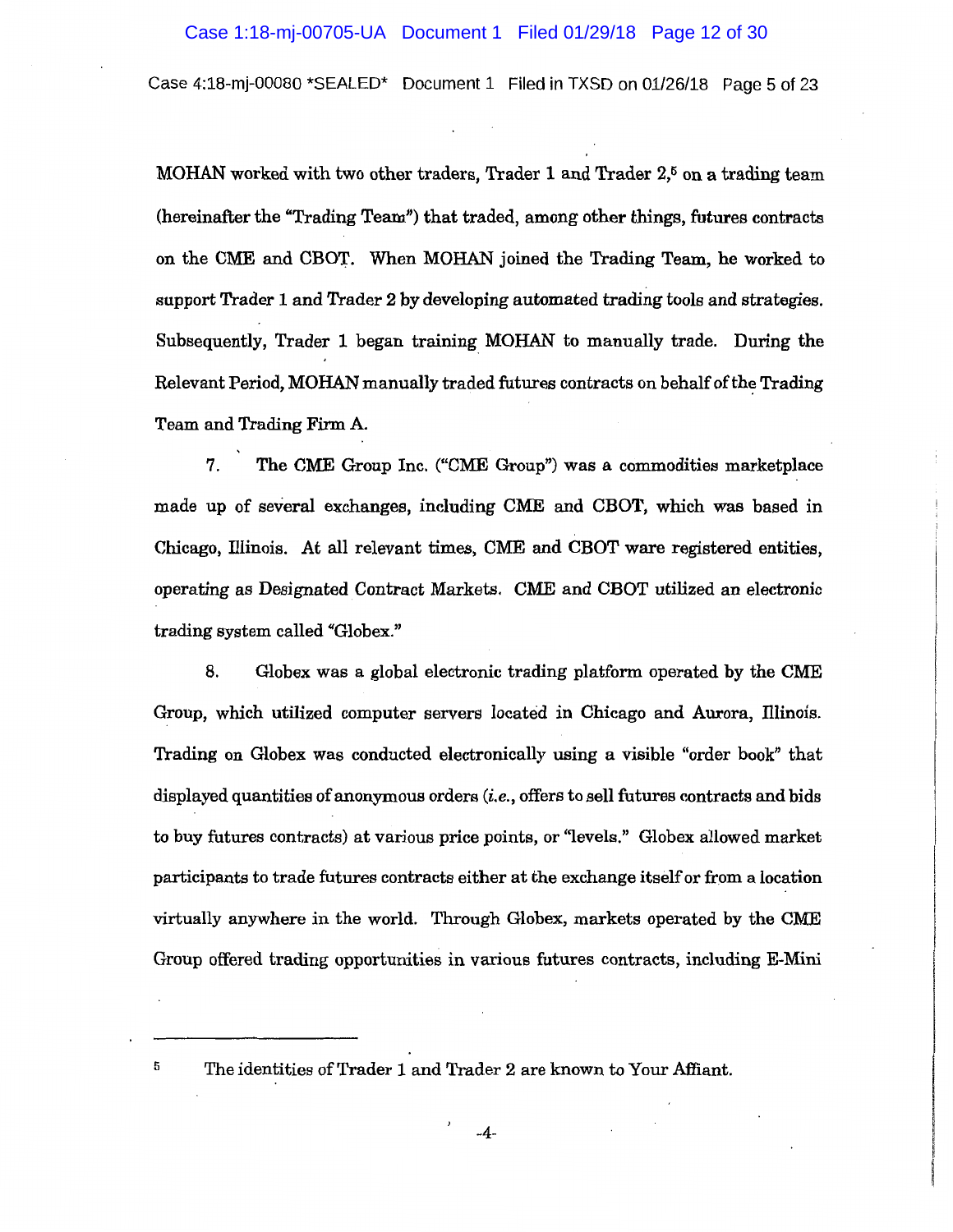Case 4:18-mj-00080 \*SEALED\* Document 1 Filed in TXSD on 01/26/18 Page 6 of 23

Dow, and E-Mini NASDAQ.

9. CME and CBOT, through the Globex system, allowed traders to place orders in the form of "bids" to buy or "offers" to sell a futures contract. An order was "filled" or "executed" when a buyer and seller bought and sold a particular contract. The minimum price increment at which a futures contract could trade on CME and CBOT was called a "tick," and the value of a tick for each contract was set by CME and CBOT. Futures contracts traded on set, periodic expiration cycles *(i.e.,* monthly or quarterly).

10. An "iceberg" order was a type of order that traders could place when trading futures contracts on the CME and CBOT. In an iceberg order, the total amount of the order was divided into a certain pre-set quantity that was visible to other market participants, and the remainder of the order that was not visible to other market participants. Whenever the visible portion of the order was filled, the same, pre-set quantity of the remaining, hidden portion automatically became visible; this process repeated until the remainder of the order was either executed or canceled.

11. In order to trade futures contracts on the CME and/or CBOT, a trader must utilize a unique identifier called a Tag 50 that is used to connect a particular market participant with a specific order, modification· or cancellation placed on the CME. During the Relevant Period, YBOl and YB04 were assigned to MOHAN and YB02 was assigned to Trader 1. During the Relevant Period, the Tag 50s YBOl, YB02, and YB04 were used by MOHAN, Trader 1 and Trader 2 at various times to

-5-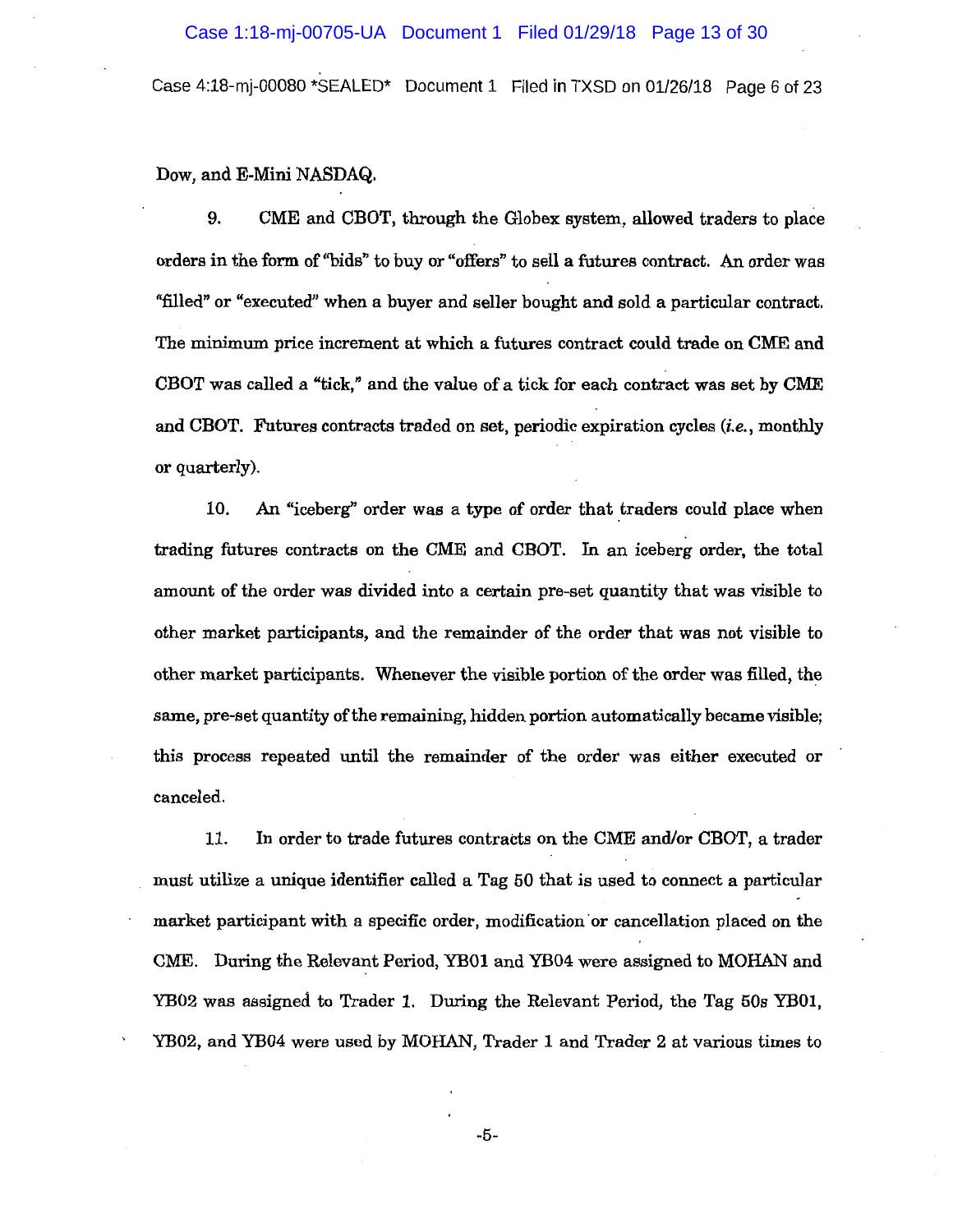Case 4:18-mj-00080 \*SEALED\* Document 1 Filed in TXSD on 01/26/18 Page 7 of 23

place orders for futures contracts on the CME and CBOT.6

12. A futures contract was a standardized, legally binding agreement that, once executed, obligated the parties to the contract to buy or to sell a specific product or financial instrument in the future. That is, the buyer and seller of a futures contract agreed on a price today for a product or financial instrument to be delivered (by the seller), in exchange for money (to be provided by the buyer), on a future date.

13. Futures contracts were traded on markets designated and regulated by the Commodity Futures Trading Commission (the "CFTC"), the federal agency established by federal statute to regulate, among many other things, transactions related to and involving the purchase and sale of futures contracts.

14. E-Mini Dow was a stock market index futures contract that represented an agreement to buy or sell the future cash value of the Dow Jones Industrial Average, which was an index of 30 U.S. stocks, at a specified date and traded on\_ the CBOT. E-Mini NASDAQ was a stock market index futures contract that represented an agreement to buy or sell the future cash value of the NASDAQ 100, which was an index of 100 U.S. stocks, at a specified date and traded on the CME.

-6-

<sup>6</sup> CME and CBOT rules required that traders use only the Tag 50 identifiers assigned to them, and not permit other traders to use them. During the Relevant Period, however, MOHAN, Trader 1, and Trader 2 frequently used the same Tag 50 identifiers-YBOl, YB02, and YB04, among others-to place trades on the CME and CBOT. All orders placed using the Tag 50s YBOl, YB02, and YB04 are traceable to the Trading Team. After August 2013, utilizing login credentials provided by Trading Firm A, the FBI has been able to trace orders placed using YBOl, YB02, and YB04 to either MOHAN, Trader 1, or Trader 2, specifically.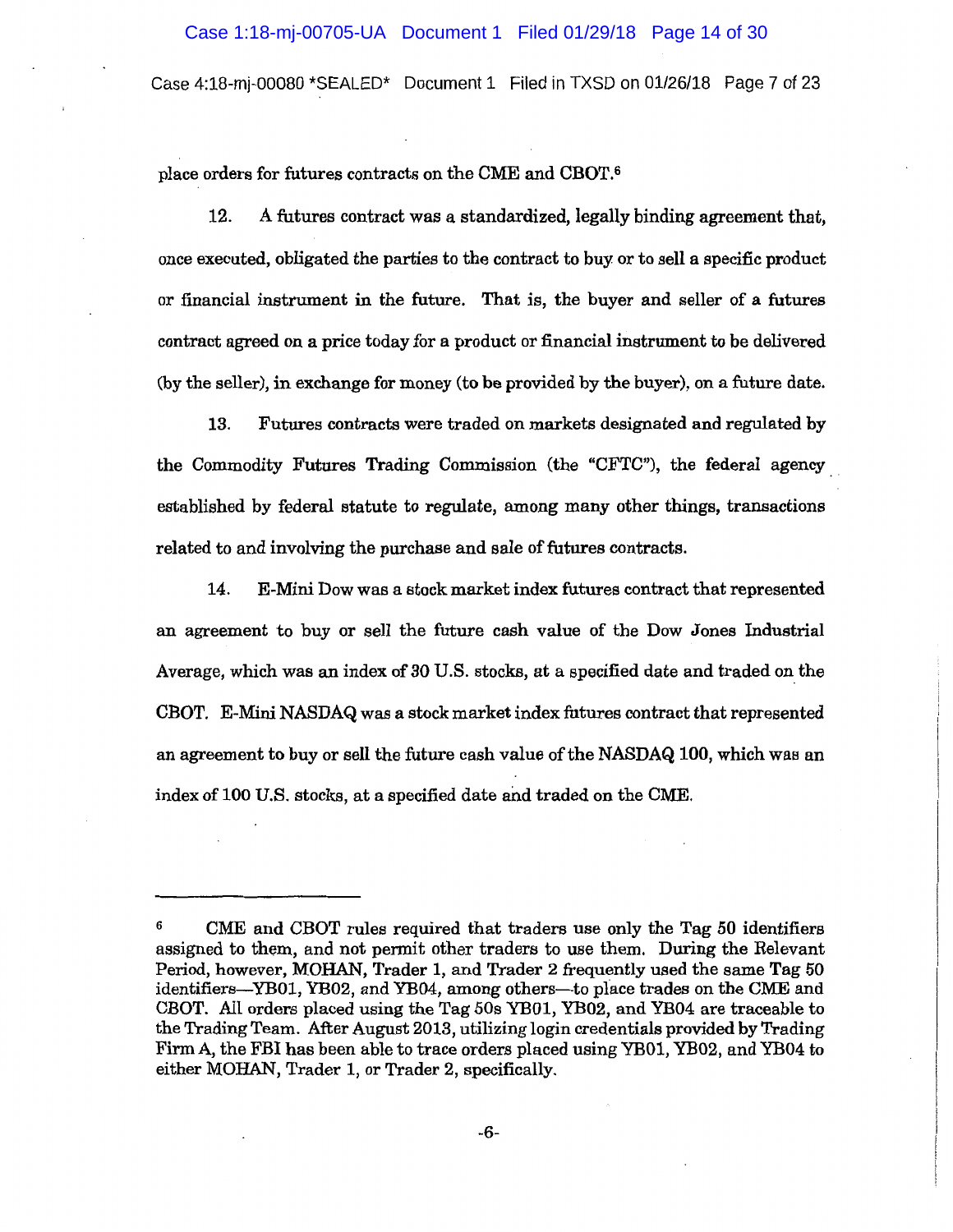Case 4:18-mj-00080 \*SEALED\* Document 1 Filed in TXSD on 01/26/18 Page 8 of 23

15. Based on my training and experience and my work on this investigation, I have learned that:

a. "Spoofing" was the unlawful practice of bidding or offering with the intent, at the time the bid or offer is placed, to cancel the bid or offer before it is executed. Spoofing can be used as a method to engage in market manipulation.

b. One of the many ways that spoofing can be used to manipulate the market for futures contracts is:

i. A trader places one or more large orders either to buy or to sell futures contracts on one side of the market, which the trader intends, at the time the orders are placed, to cancel before they are executed (the "Spoof Orders"). To drive prices up, the trader places Spoof Orders to buy, which create the false impression in the market of increased demand. To drive prices down, the trader places Spoof Orders to sell, which create the false impression in the market of increased supply.

ii. Near the same time the Spoof Orders are placed, the same trader also places genuine orders, in a much lower quantity, on the opposite side of the market, which the trader, by contrast, intends to execute (the "Primary Orders").

iii. By placing the Spoof Orders, the trader intends to create a market imbalance, injecting false and misleading information (i.e.,

~7-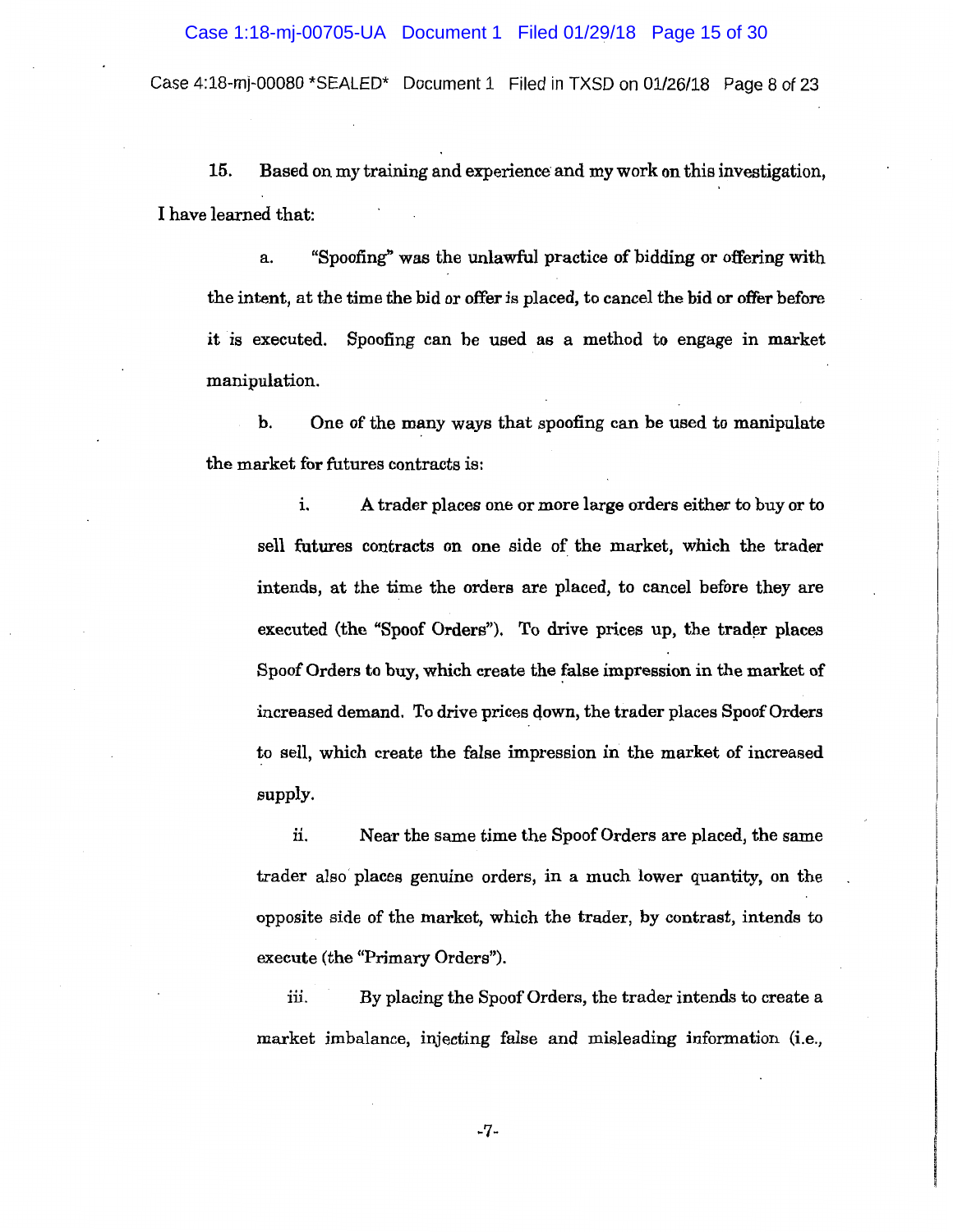Case 4:18-mf-00080 \*SEALED\* Document 1 Filed in TXSD on 01/26/18 Page 9 of 23

orders the trader does not intend to execute) into the market to create the false impression of increased supply or demand.

iv. This false and misleading information may, and often does, cause other market participants to buy and to sell futures contracts at quantities, at prices, and at times, that they otherwise would not because, among other things, market participants react to the apparent (although artificial) increase in supply or demand that might, and often does, affect futures contract prices.

v. When the trader who enters Spoof Orders induces enough market participants to buy or to sell futures contracts at a price that they otherwise would not have traded, the price of a given futures contract may change, resulting in the creation of a new, but artificially inflated or deflated, price. When the new artificial price has changed enough, the trader's Primary Orders trade at quantities, at prices, and at times that otherwise would not have been available, but for the Spoof Orders.

#### SUMMARY **OF THE INVESTIGATION**

#### Overview of the Scheme to Defraud and Spoofing Practice

16. The FBI has been investigating the existence of materially deceptive trading activity in the markets for E-Mini Dow and E-Mini NASDAQ futures contracts by, among others, MOHAN and the Trading Team.

17. Based on information obtained by the FBI during the investigation,

-8-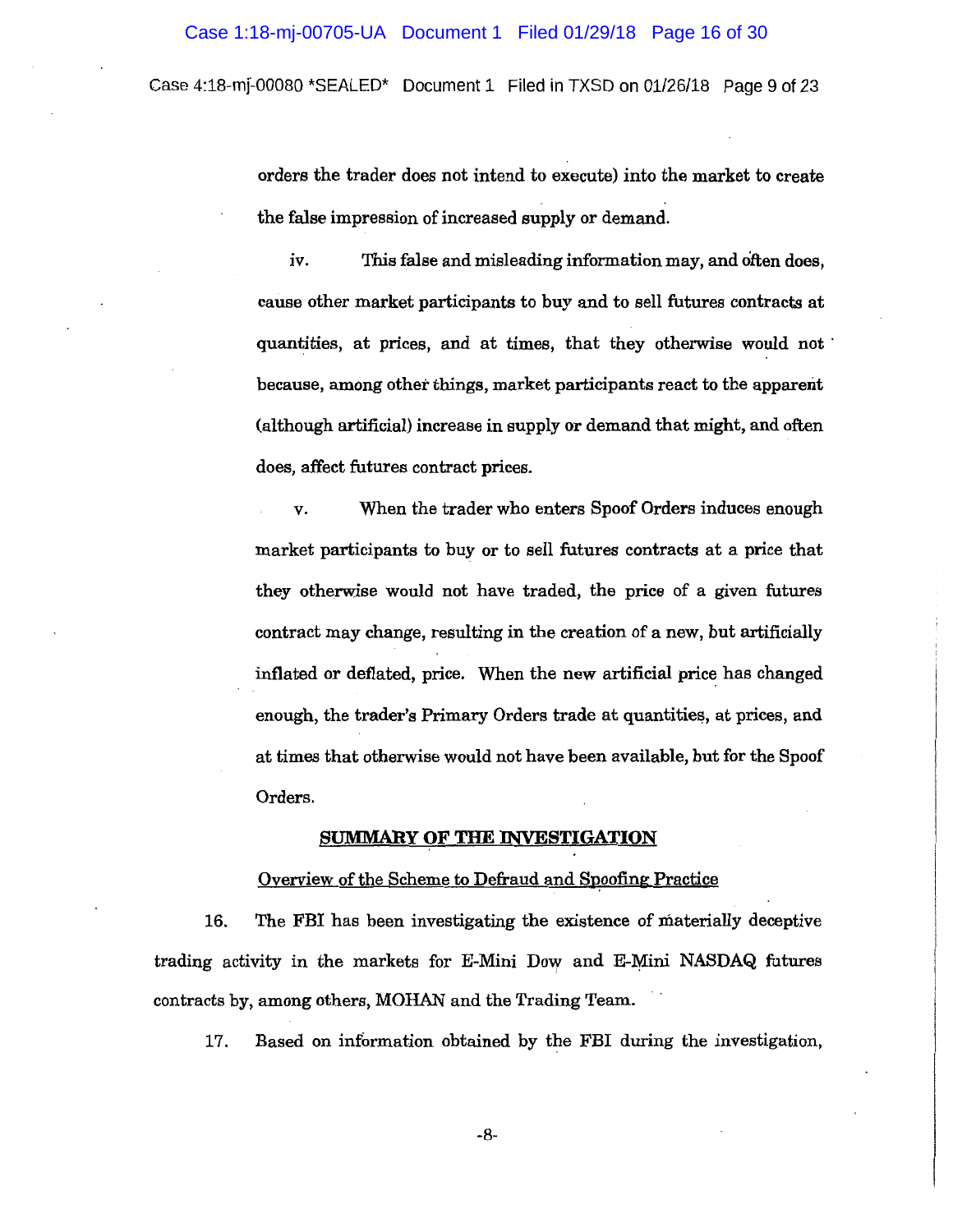Case 4:18-mj-00080 \*SEALED\* Document 1 Filed in TXSD on 01/26/18 Page 10 of 23

which is discussed in more detail below, on certain days in the Relevant Period, in Houston, in the Southern District of Texas, and elsewhere, MOHAN (i) devised, executed, and participated in a scheme to defraud other market participants (the "Scheme to Defraud"), and (ii) engaged in the practice of spoofing (the "Spoofing Practice"), all in connection with E-Mini Dow and E-Mini NASDAQ futures contracts, all of which were financial products traded on the CBOT and CME.

18. Specifically, based on documents obtained by the FBI and an analysis of trade and order data performed during the investigation, Your Affiant has learned that, as part of and furtherance of the Scheme to Defraud and Spoofing Practice:

a. MOHAN utilized a strategy to place one or more large orders7 for E-Mini Dow and E-Mini NASDAQ futures contracts on one side of the market which, at the time MOHAN placed the orders, he intended to cancel before execution. The purpose of these Spoof Orders was to trick other market participants by injecting materially misleading information into the market that indicated increased supply or demand, but was not genuine because MOHAN never intended to execute the bids or offers contained in these Spoof Orders. This, in tum, was intended to induce and often did induce market participants to buy or to sell E-Mini Dow and E-Mini NASDAQ futures contracts at prices, at quantities, and at times that they would not have otherwise. While the Spoof Orders were pending, and in those instances when

<sup>7</sup>To accomplish this, MOHAN used an automated function to split one large order into multiple, smaller orders (that, in total, equaled the amount of the large order), which were submitted simultaneously to the CBOT or CME. For purposes of the analysis contained in this complaint, I have aggregated these smaller orders.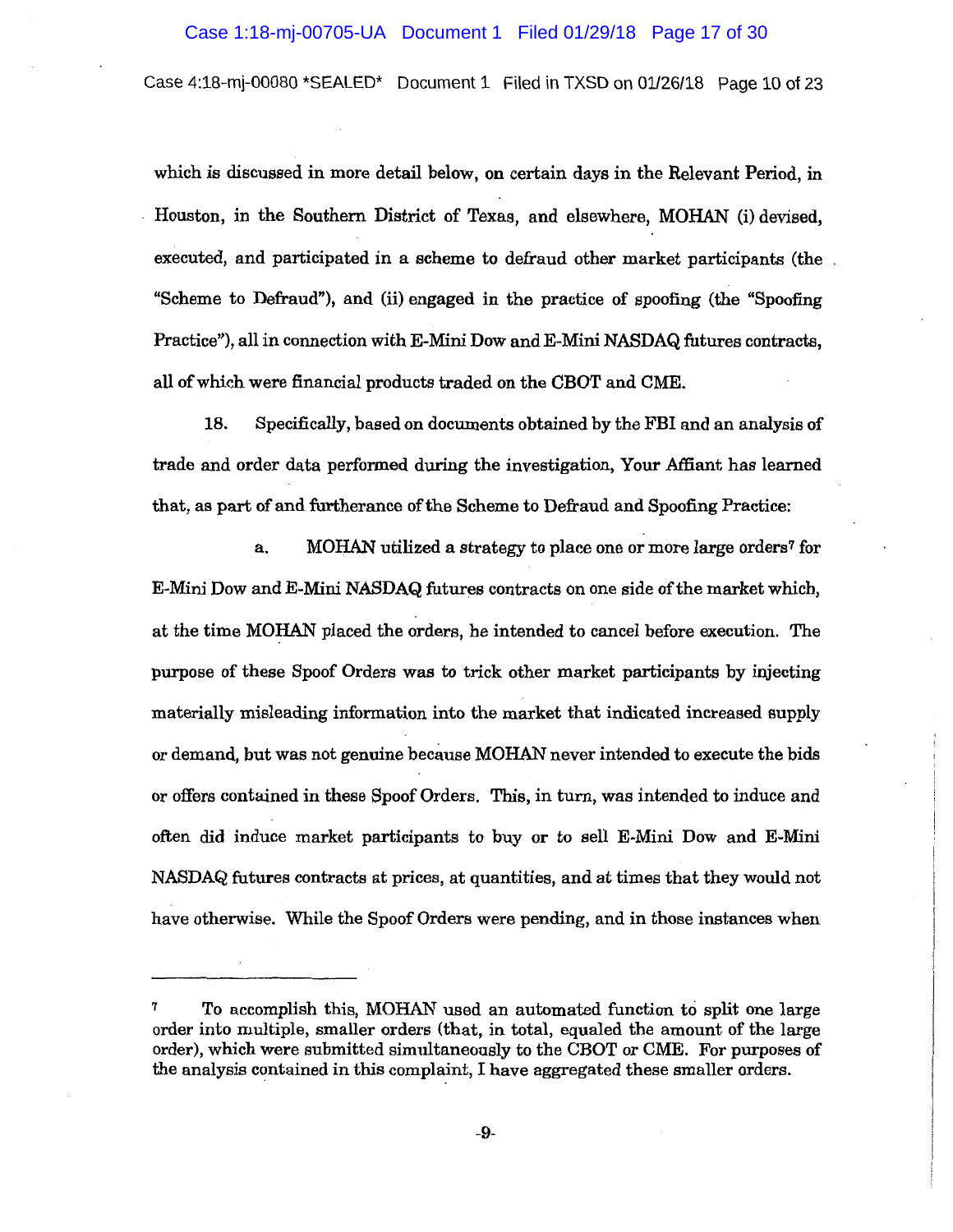Case 4:18-mj-00080 \*SEALED\* Document 1 Filed in TXSD on 01/26/18 Page 11of23

the Spoof Orders caused or assisted in causing price movements, MOHAN often executed Primary Orders of smaller visible quantities on the opposite side of the market in an attempt to profit, mitigate losses, or otherwise benefit from the artificial movement in price that they Spoof Orders had caused or assisted in causing.

b. MOHAN refused to answer questions regarding his trading activity, strategy, and intent, when confronted about his conduct by the CME Group during its investigation into his trading activity.

c. Prior to the Relevant Period, MOHAN had demonstrated an understanding of spoofing techniques by producing a document demonstrating an automated strategy to place Spoof Orders that were expressly described as "bluff" orders not meant to be traded; and the Trading Team tested the implementation of a trading strategy whichclosely matches this automated strategy.

#### MOHAN Engaged in the Scheme To Defraud and Spoofing Practice in the E-Mini Dow and E-Mini NASDAQ Futures Contracts Markets

19. Your Affiant has reviewed summaries of. an analysis of MOHAN's trading activity in the E-Mini Dow and E-Mini NASDAQ futures contracts markets for the "Relevant Period". On certain days during the Relevant Period, MOHAN sought to enrich himself through a scheme to defraud and spoofing practices in connection with the purchase and sale of E-Mini Dow and E-Mini NASDAQ futures contracts on the CBOT and CME, respectively. By placing a large visible order for E-Mini Dow and E-Mini NASDAQ futures contracts at certain price levels with the intent, at the time the order was placed, to cancel the order before execution, MOHAN created the false appearance of substantial supply or demand in order to fraudulently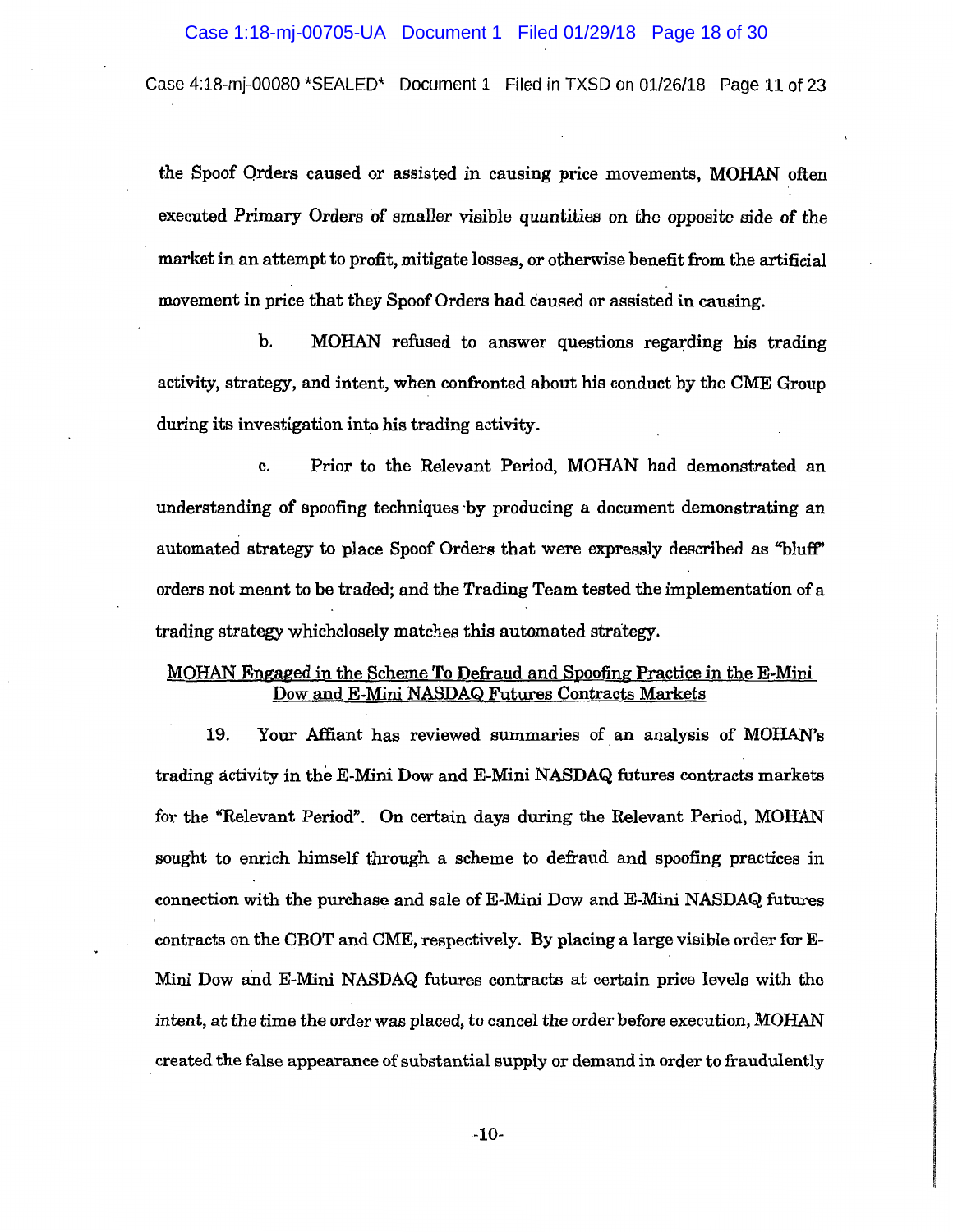Case 4:18-mj-00080 \*SEALED\* Document 1 Filed in TXSD on 01/26/18 Page 12 of 23

induce other market participants to react to their deceptive market information.

#### Spoofing Practice in the E-Mini Dow Futures Contract Market

20. Based on the analysis of MOHAN's trading activity in the E-Mini Dow futures contract market, MOHAN implemented, at various times, the following pattern of order and trade activity during the Relevant Period. There is probable cause to believe that the pattern articulated below is materially deceptive and constitutes spoofing:

a. First, MOHAN placed qne or more Primary Orders to buy or to sell. These orders were typically icebergs with only one or two lots visible to the market, placed at the best bid price (in the case of a Primary Order to buy) or offer price (in the case of a Primary Order to sell) at which the E-Mini Dow was trading;

b. Second, MOHAN placed one or more large visible orders on the opposite side of the market from the Primary Order, within two price levels of the prevailing, price (the "Opposite Orders"). These orders increased the number of working lots at the best and second best prevailing bid or offer price in the order book by an average of 75 lots, when compared to the number of working lots at the placement of the Primary Order, and comprised, on average, approximately 75% of the total number of orders in the entire market at the levels at which the Opposite Orders were placed; and

c. Third, at least one lot of MOHAN's Primary Order was filled approximately 95% of the time within 2 seconds ,after the placement of an

-11-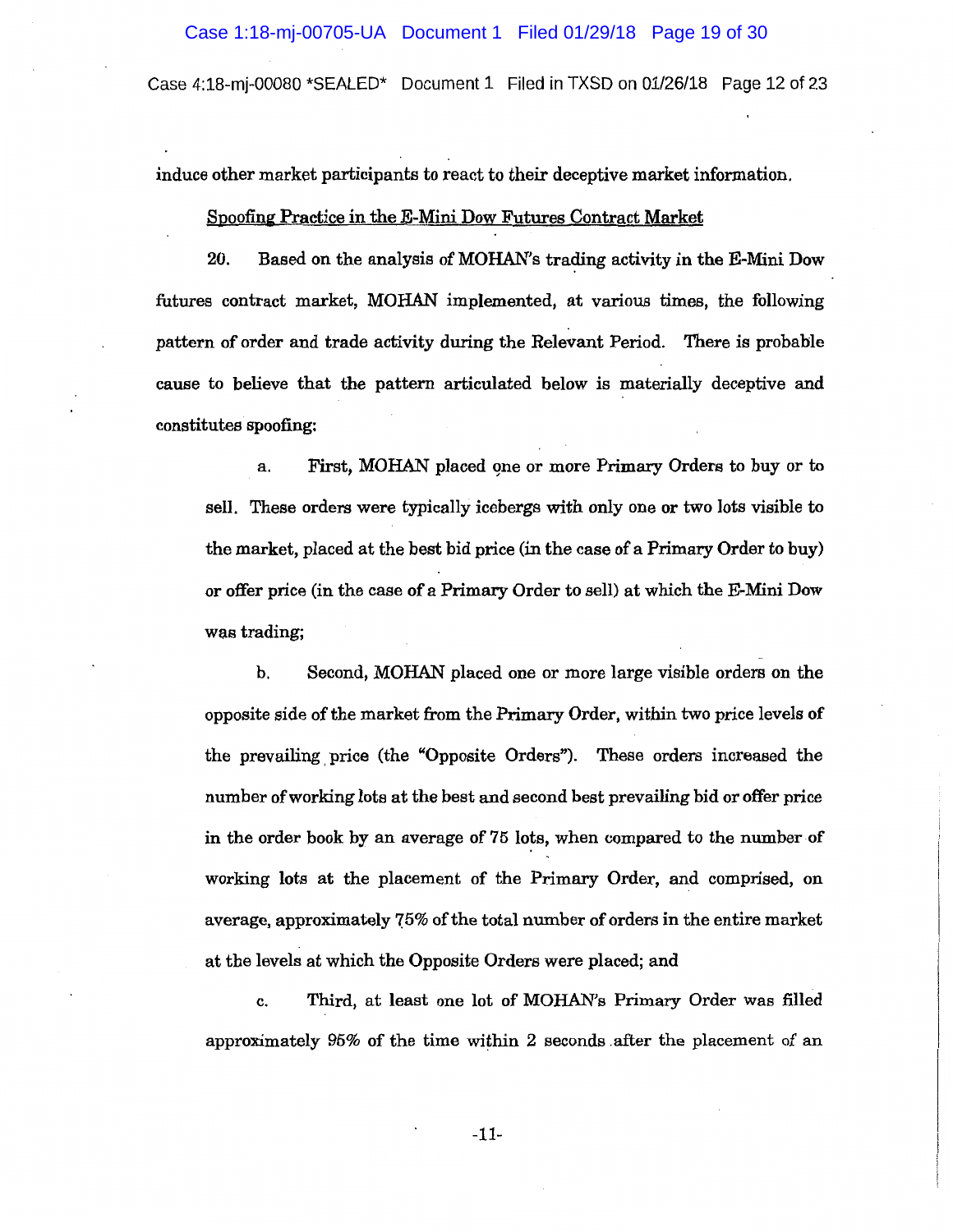Case 4:18-mj-00080 \*SEALED\* Document 1 Filed in TXSD on 01/26/18 Page 13 of 23

Opposite Order; and

d. Fourth, after filling at least part of his Primary Orders, MOHAN would cancel the Opposite Orders within 5 seconds.

21. When employing the trading pattern described in paragraph 20 above, approximately 53% of the Primary Order lots were executed, while only approximately 0.2% of the Opposite Order lots were executed.

22. MOHAN employed the pattern of trading activity summarized above in paragraphs 20 and 21 in the E-Mini Dow futures contracts market hundreds of times, placing thousands of Opposite Orders, during the Relevant Period.

#### Spoofing Practice in E-Mini NASDAQ Futures Contracts Market

23. Based on an analysis of MOHAN's trading activity in the E-Mini NASDAQ futures contract market, MOHAN implemented, at various times, the following pattern of order and trade during the Relevant Period. There is probable cause to believe that the pattern articulated befow is materially deceptive and constitutes spoofing:

a. First, MOHAN placed one or more Primary Orders to buy or to sell. These orders were typically icebergs with only one or two lots visible to the market, placed at the best bid price (in the case of Primary Orders to buy) or offer price (in the case of Primary Orders to sell) at which the E-Mini NASDAQ was trading;

b. Second, MOHAN placed one or more large visible orders on the opposite side of the market from the Primary Order, within two price levels of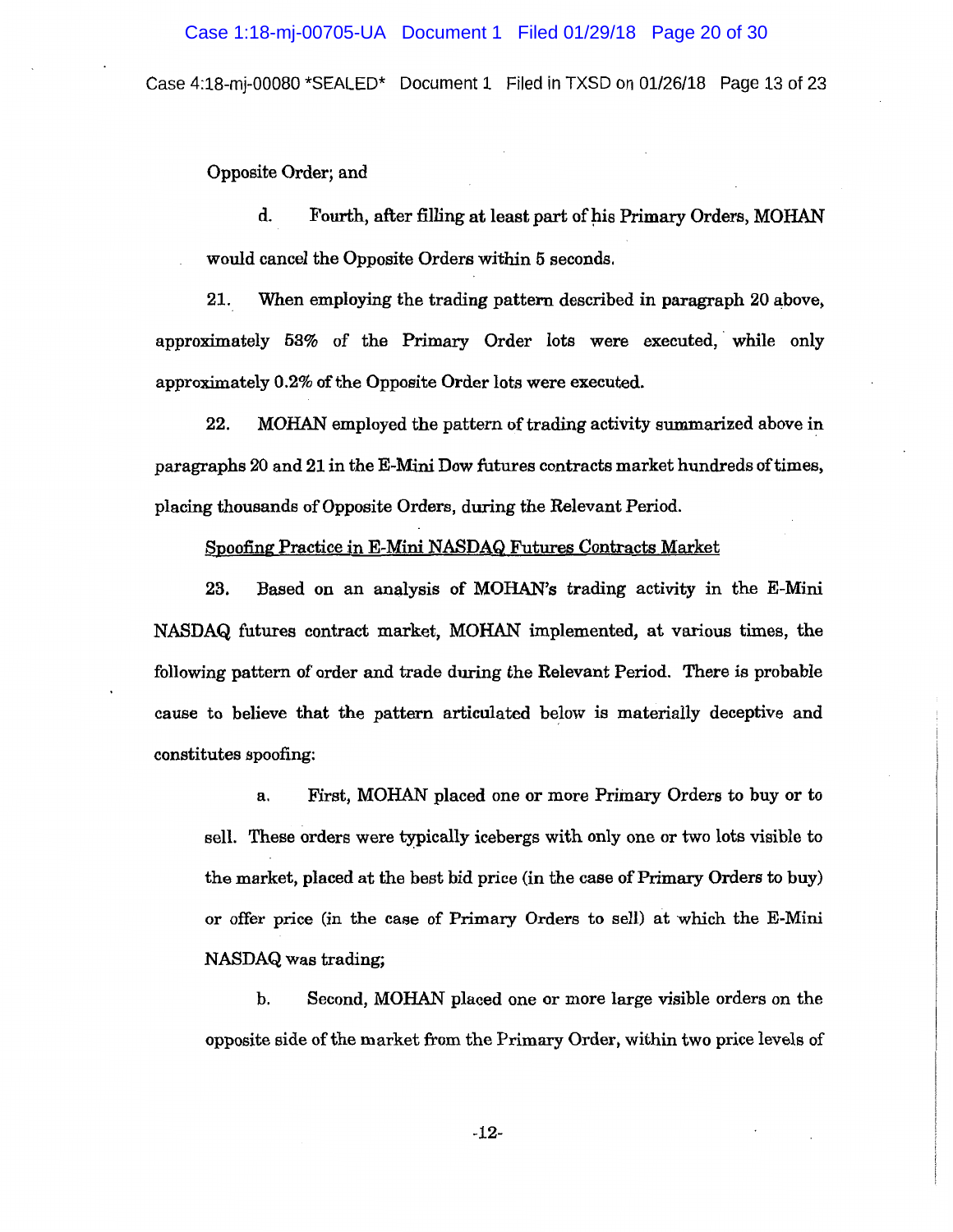Case 4:18-mj-00080 \*SEALED\* Document 1 Filed in TXSD on 01/26/18 Page 14 of 23

the prevailing price (the "Opposite Orders"). These orders increased the number of working lots at the best and second best prevailing bid or offer price in the order book by an average of 71 lots, when compared to the number of working lots at the placement of the Primary Order, and comprised, on average, approximately 72% of the total number of orders in the entire market at the levels at which the Opposite Orders were placed;

c. Third, at least one lot of MOHAN's Primary Order was filled approximately 94% of the time within 2 seconds after the placement of an Opposite Order; and .

d. Fourth, after filling at least part of his Primary Orders, MOHAN would cancel the Opposite Orders within 5 seconds.

24. When employing this trading pattern, approximately 60% of the Primary Order lots were executed, while only approximately 0.1% of the Opposite Order lots were executed.

25. MOHAN employed the pattern of trading activity summarized above in paragraph 23 in the E-Mini NASDAQ futures contracts market over a thousand times, placing tens of thousands of Opposite Orders during the Relevant Period.

December 2. 2013 Example of MOHAN's Spoofing Practice in the E-Mini NASDAQ

26. As one example of MOHAN's execution of the spoofing practice in a manner consistent with the pattern summarized above in paragraphs 23 above, MOHAN engaged in the following order and trade activity in the E-Mini NASDAQ futures contract market: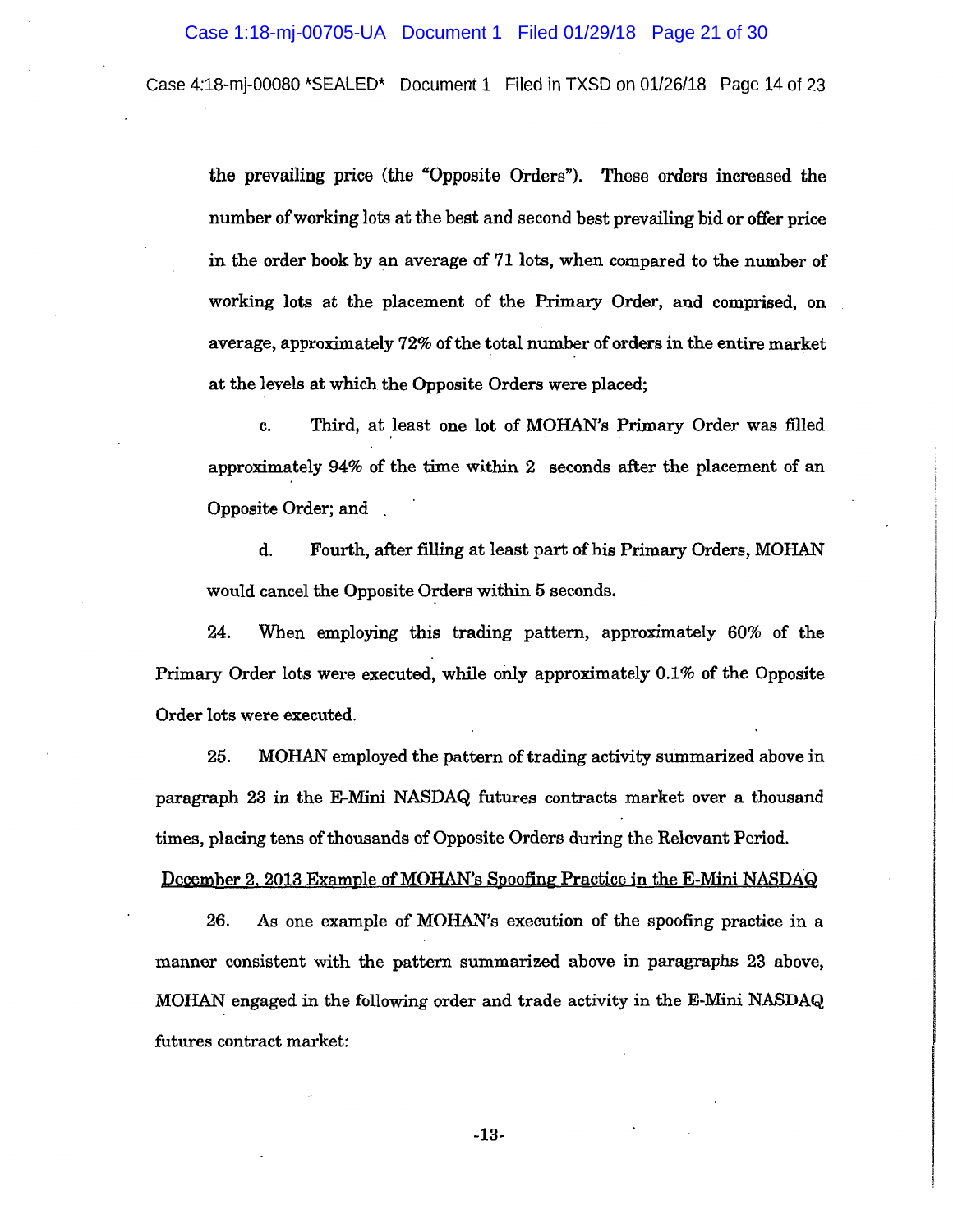Case 4:18-mj-00080 \*SEALED\* Document 1 Filed in TXSD on 01/26/18 Page 15 of 23

a. On December 2, 2013, at approximately  $3:01:50.862$ <sup>8</sup> MOHAN placed an iceberg Primary Order to buy 40 E-Mini NASDAQ futures contracts, with only 1 order visible to the market, at the price of \$3490.75, which was the best prevailing bid price at that point in time.

b. Second, at approximately 3:02:00.910, MOHAN placed an Opposite Order, which was not an iceberg, to sell 40 E-Mini NASDAQ futures contracts at the price of \$3;491.25, which was the second best prevailing offer price at that point in time. At approximately  $3:02:01.327$ , MOHAN placed a second Opposite Order to sell 40 E-Mini NASDAQ futures contracts at the same price, \$3,491.25. Together, MOHAN's two Opposite Orders constituted . approximately 74% of the order book to sell E-Mini NASDAQ futures contracts at that price level.

c. Third, approximately 0.952 seconds after placing the second Opposite Order, MOHAN's iceberg Primary Order to buy began to be filled at approximately 3:02:02.279, and was completely filled at approximately 3:02:02.284, giving MOHAN an overall long position of 40 lots in the E-Mini NASDAQ market.

d. Fourth, less than one second after MOHAN's iceberg Primary Order was completely filled, at approximately 3:02:02.736, MOHAN cancelled his Opposite Orders of two 40 lots to sell without any of the Opposite Orders

-14-

<sup>8</sup> All times in this Affidavit are approximate and are in Central Time, based on a 24-hour clock.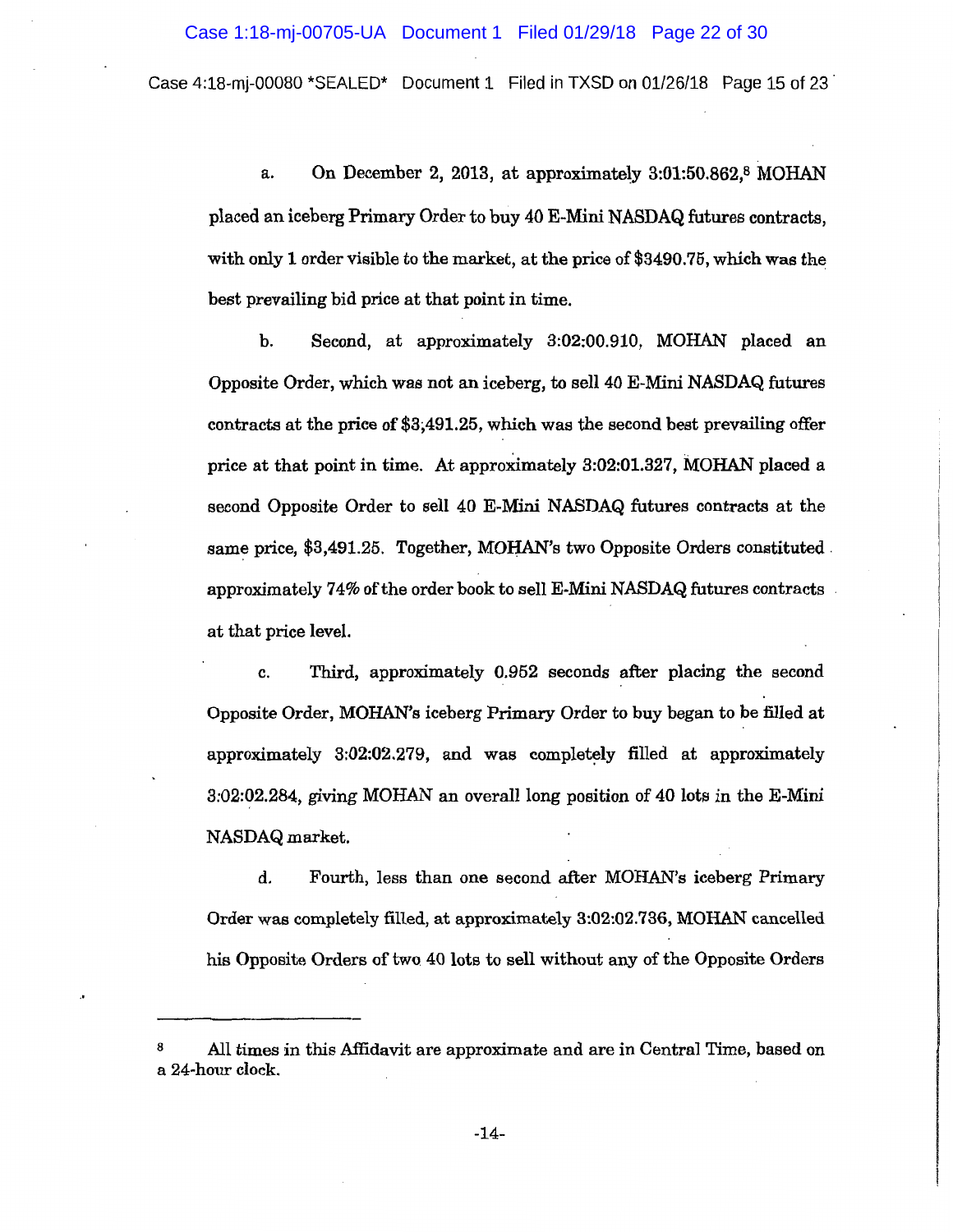Case 4:18-mj-00080 \*SEALED\* Document 1 Filed in TXSD on 01/26118 Page 16 of 23

being filled. The Opposite Orders to sell had been active in the market for approximately 1.8 and 1.4 seconds, respectively, before MOHAN cancelled them.

27. Approximately two seconds after the conduct summarized in paragraph 26 above occurred, MOHAN engaged in the following order and·trade activity in the E-Mini NASDAQ futures contract market designed to profitably sell his existing 40 lot long E-Mini NASDAQ position:

a. At approximately 03:02:04.671; MOHAN placed an iceberg Primary Order to sell 40 E-Mini NASDAQ futures contracts, with only 1 order visible to the market, at \$3,491.00, which was at the best prevailing offer price at that point in time.

b. Second, at approximately 3:02:11.104, MOHAN placed an Opposite Order, which was not an iceberg, to buy 40 E-Mini NASDAQ futures contracts at the price of \$3,490.75, which was the best prevailing bid price at that point in time and constituted 69% of the order book to buy E-Mini NASDAQ futures contracts at that price level.

c. Third, approximately 0.001 seconds after placing the Opposite Order, MOHAN's iceberg Primary Order to sell began to be filled at approximately 3:02:11.105, and was completely filled at approximately 3:02:11.110, giving MOHAN a one tick, "round-trip" gain over the course of . approximately 20 seconds in the E-Mini NASDAQ market.

d. Fourth, less. than one second after MOHAN's iceberg Primary

-15-

I I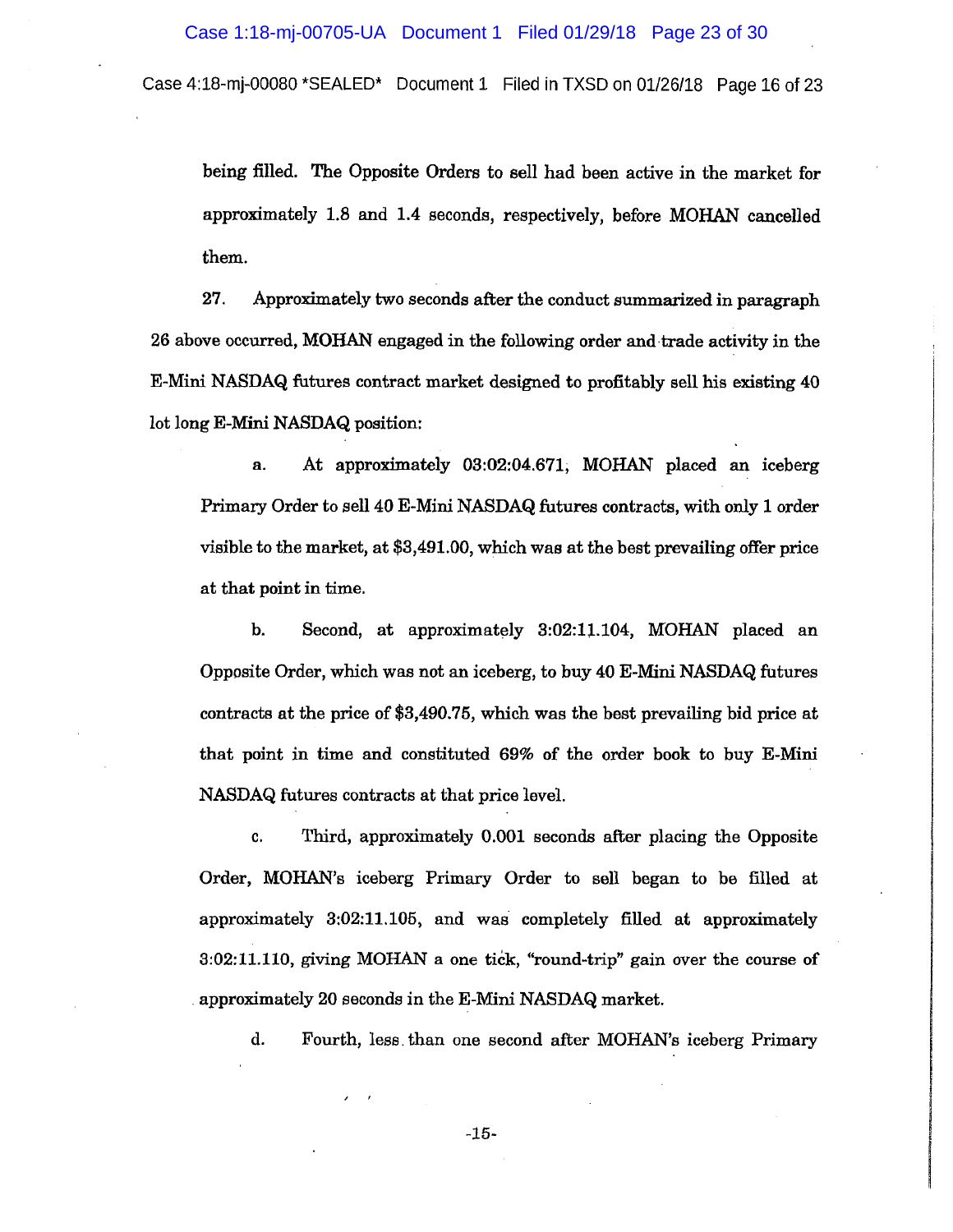Case 4:18-mj-00080 \*SEALED\* Document 1 Filed in TXSD on 01/26/18 Page 17 of 23

Order was completely filled, at approximately 3:02:11.879, MOHAN cancelled his Opposite Order of 40 lots to buy without any of the Opposite Order being filled. The Opposite Order to buy had been active in the market for approximately 0.775 seconds before MOHAN cancelled it.

#### December 9. 2013 Example of MOHAN's Spoofing Practice in the E-Mini NASDAQ

28. AB another example of MOHAN's pattern of trading activity that is summarized above in paragraph 23, MOHAN engaged in the following order and trade activity in the E-Mini NASDAQ futures contract market:

a. On December 9, 2013, at approximately 05:27:41.553 MOHAN placed an iceberg Primary Order to buy 40 E-Mini NASDAQ futures contracts, with only 1 order visible to the market, at the price of \$3,509.50, which was at the best prevailing bid price at that point in time.

b. Second, at approximately 5:27:42. 713, MOHAN placed an Opposite Order, which was not an iceberg, to sell 40 E-Mini NASDAQ futures contracts at the price of \$3,510.00, which was at the second best prevailing offer price at that point in time and constituted approximately 80% of the order book at that price level. At approximately 5:27:43.225, MOHAN placed a second Opposite Order to sell 40 E-Mini NASDAQ futures at \$3,509.75, which was the best prevailing offer price at that point in time and constituted approximately 87% of the order book at that price level.

c. Third, approximately 3 milliseconds after placing the second Opposite Order, MOHAN's iceberg Primary Order to buy began to be filled at 1

-16-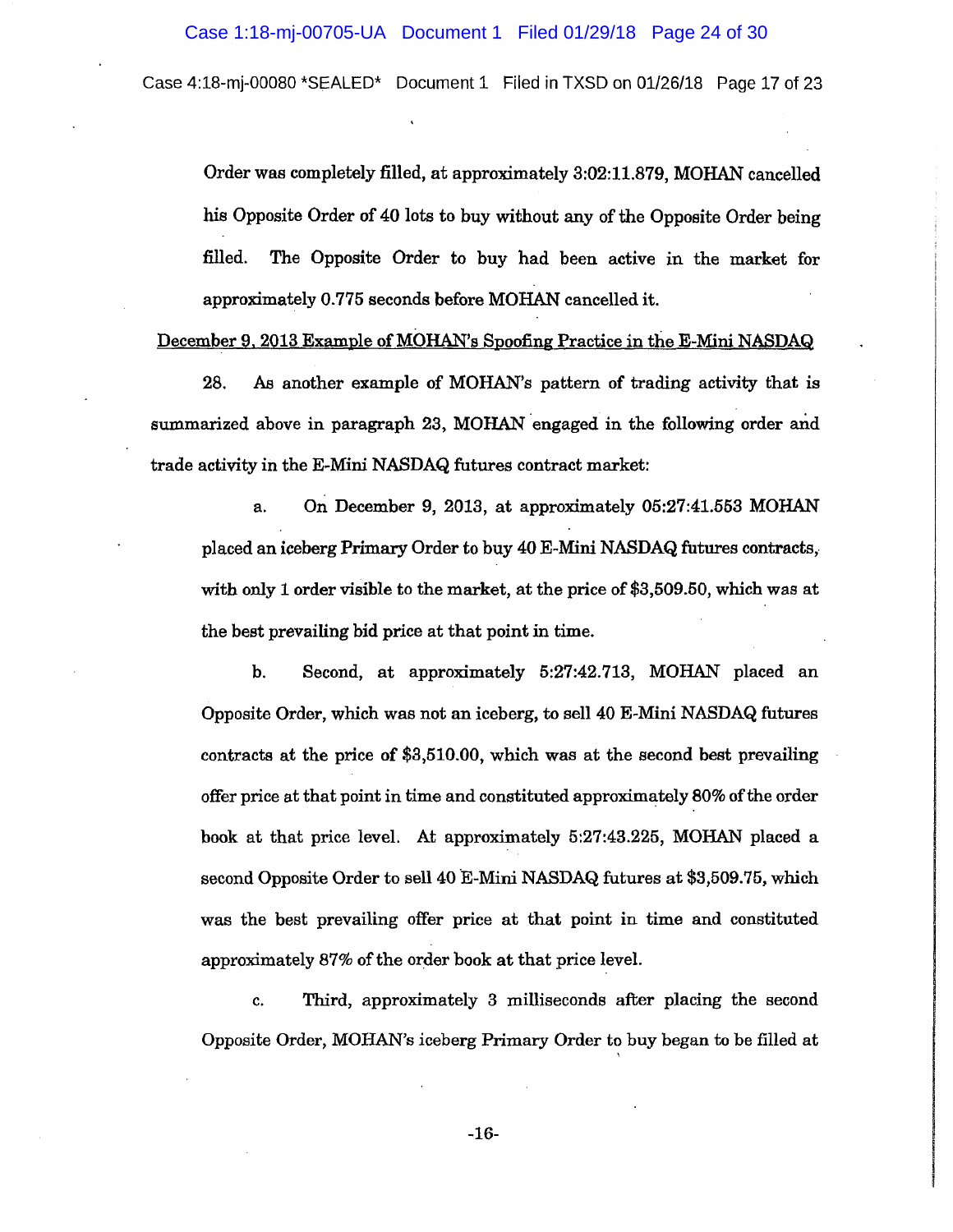Case 4:18-mj-00080 \*SEALED\* Document 1 Filed in TXSD on 01/26/18 Page 18 of 23

approximately 5:27:43.228, with MOHAN executing 17 of the 40 lots.

d. Fourth, less than 1 second after MOHAN's iceberg Primary Order was partially filled with 17 lots, MOHAN cancelled his Opposite Order at the best prevailing price of 40 lots to sell without any of this Opposite Order being filled and less than 2 seconds later, MOHAN cancelled his remaining Opposite Order at the second best prevailing price of 40 lots to sell without any of this Opposite Order being filled. The Opposite Order to sell at the best prevailing price had been active in the market for approximately 1 second and the Opposite Order to sell at the second best prevailing price had been active in the market for less than 3 seconds before MOHAN cancelled them.

#### November 27, 2013 Example of MOHAN's Spoofing Practice in the E-Mini Dow

29. As another example of MOHAN's pattern of trading activity that is summarized above in paragraphs 20, MOHAN engaged in the following order and trade activity in the E-Mini Dow futures contract market:

a. On November 27, 2013, at approximately 8:06:34.949, MOHAN placed an iceberg Primary Order to sell 40 E-Mini Dow futures contracts, with only 1 order visible to the market, at the price of \$16,083, which was at the second best prevailing offer price at that point in time.

b. Second, at approximately 8:06:48.557, MOHAN placed an Opposite Order, which was not an iceberg, to buy 40 E-Mini Dow futures contracts at the price of \$16,081, which was at the second best prevailing bid price at that point in time. This MOHAN Opposite Order constituted approximately 74% of the order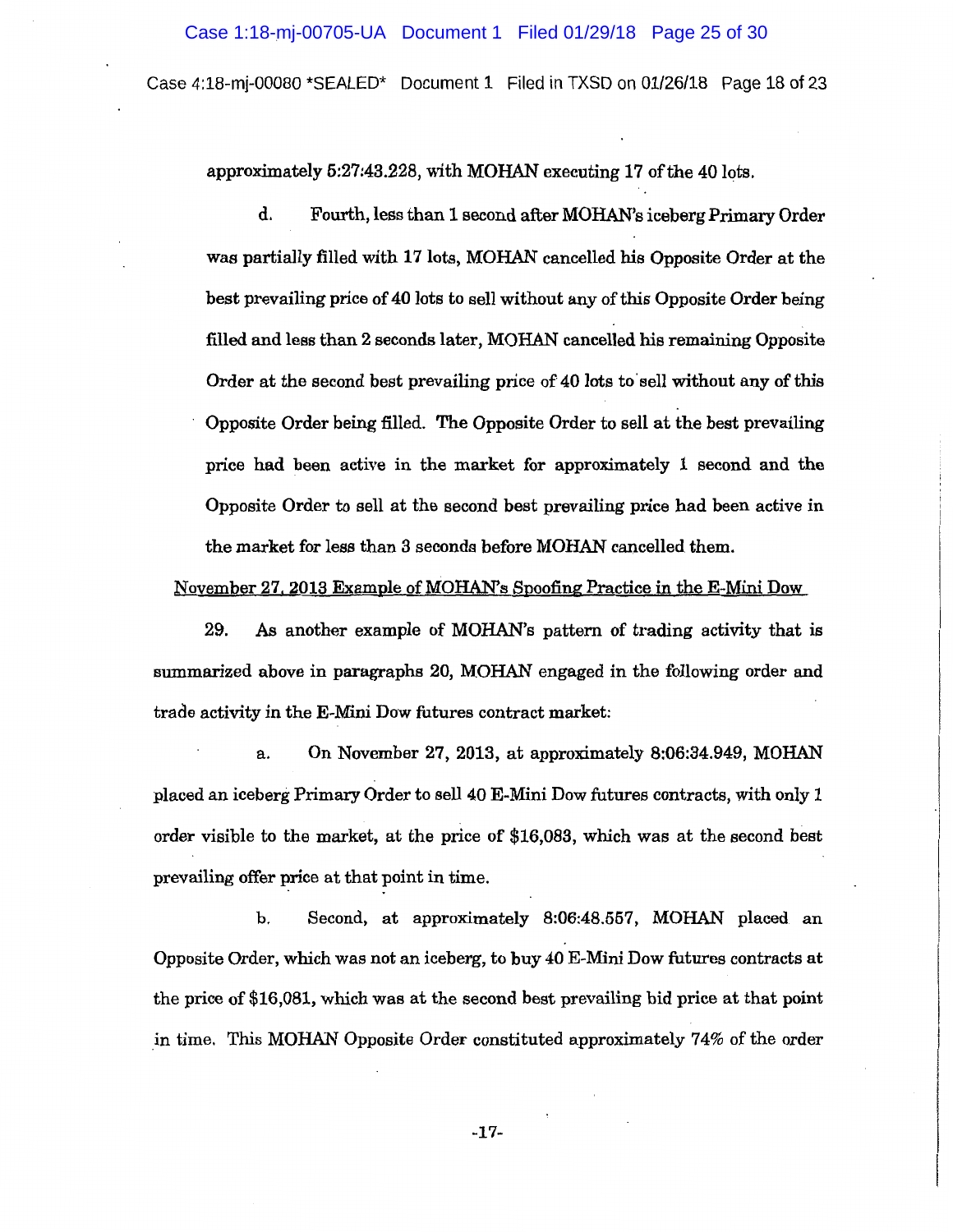Case 4:18-mj-00080 \*SEALED\* Document 1 Filed in TXSD on 01/26/18 Page 19 of 23

book at that price level. Next, between approximately 8:06:49.591 and 8:06:49.592, MOHAN placed another Opposite Order, which was not an iceberg, to buy 40 E-Mini Dow futures contracts at a price of \$16,082, which was the best prevailing bid price at that point in time. This MOHAN Opposite Order constituted approximately 83% of the order book at that price level.

c. Third, approximately 1 millisecond after placing the second Opposite Order, MOHAN's iceberg Primary Order to sell began to be filled at approximately 8:06:49.592, and by approximately 8:06:50.288, 27 lots of the iceberg Primary Order were filled.

d. Approximately 207 milliseconds after the last fill of the Primary Order, at 8:06:50.495, MOHAN cancelled his Opposite Order of 40 lots to buy at the best prevailing bid price without any of this Opposite Order being filled. This Opposite Order to buy had been active in the market for approximately 1 second before MOHAN cancelled it. At approximately 8:06:52.117, MOHAN cancelled his Opposite Order of 40 lots to buy at the second best prevailing bid price without any of this Opposite Order being filled. This Opposite Order to buy had been active in the ·market for approximately 3.7 seconds before MOHAN cancelled it.

e. Finally, at approximately 8:06:56.528, MOHAN canceled his iceberg Primary Order, ofwhich 13 lots remained unfilled.

30. A market participant located in this District relied on the Opposite Orders described in paragraph 29, above, in executing a trade with MOHAN's Primary Order.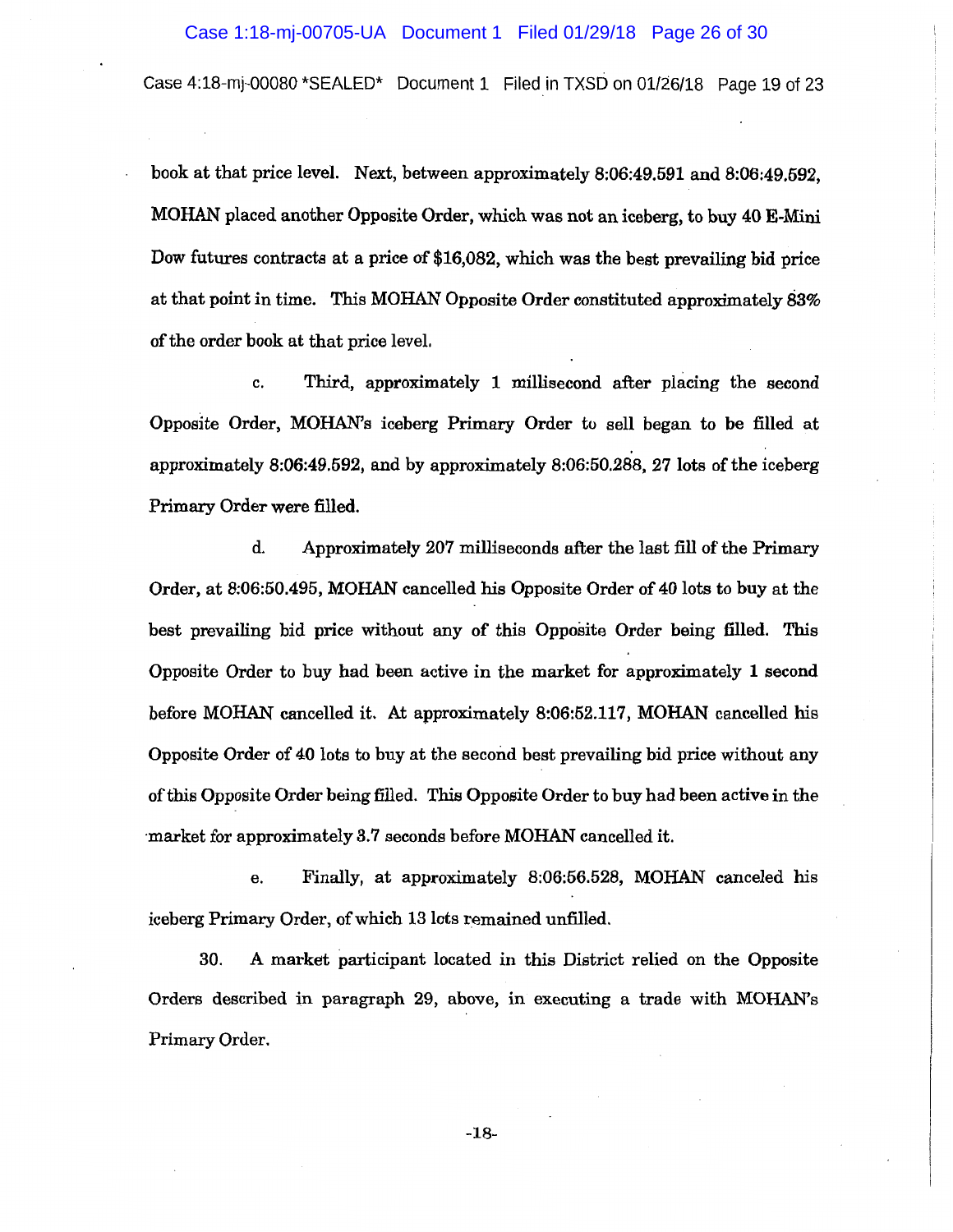Case 4:18-mj~00080 \*SEALED\* Document 1 Filed in TXSD on 01/26/18 Page 20 of 23

#### MOHAN Refuses to Answer Questions during a CME Interview about his Trading Activity

31. In or around 2014, the CME began to investigate, among other things, MOHAN's E-Mini Dow and E-Mini NASDAQ trading activity. As part of its investigation, the CME analyzed MOHAN's trading activity in these markets and conducted a recorded interview of MOHAN on December 10, 2014.

32. During the December 10, 2014 interview, CME investigators questioned MOHAN for over an hour about his trading activity generally. MOHAN answered numerous general questions about strategy and his role on the Trading Team and at Trading Firm A. However, when questioned about his specific orders, cancellations and transactions, including his intent when placing certain orders, MOHAN refused to answer these questions.

33. Specifically, Mohan was shown excerpts of his E-Mini Dow and E-Mini NASDAQ trading activity from December 4, 2013 CE-Mini Dow) and December 9, 2013 (E-Mini NASDAQ ).9 When asked about the specific orders, cancellations and transactions in these trading excerpts, MOHAN refused to answer each question. MOHAN was asked specifically whether he intended to execute the orders outlined in paragraph 28 above and responded, in sum and substance, that he would "prefer not to answer that question.''

#### MOHAN Produced a Document Describing an Automated Strategy to Place Spoof Orders

34. In approximately July 2016, MOHAN produced to the CFTC seven versions of an undated Microsoft Word document with the filename,

-19-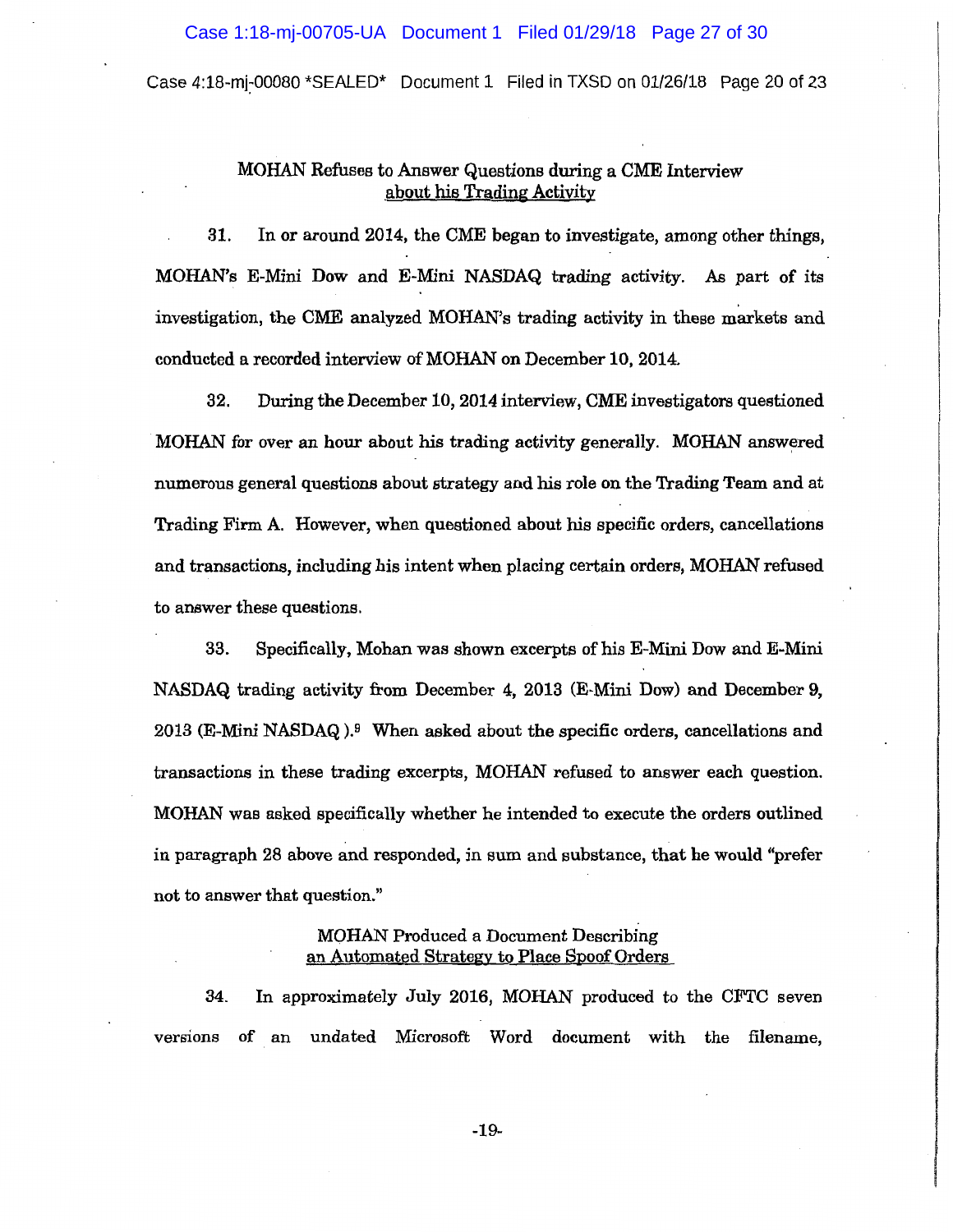Case 4:18-mj-00080 \*SEALED\* Document 1 Filed in TXSD on 01/26/18 Page 21 of 23

"smartorders.docx" (the "SmartOrders Document"). The FBI has obtained electronic copies of the materials that MOHAN produced to the CFTC. Based on a review of the metadata associated with the SmartOrders Documents, Your Affiant has learned that each document has a metadata field entitled, "ED Source," with one version containing the entry, "Krishna Mohan Google Drive \Active Files", and the remaining six versions containing the entry, "Krishna Mohan Google Drive\Revision Files".

35. Five of the seven versions of MOHAN's SmartOrders Document that Your Affiant has reviewed contain an entry for "4 Smart Stuffing book.(order cancel replace)" (hereinafter, "Smart Stuffing Function") which reads in full (emphasis added in bold)<sup>10</sup>:

4 Smart Stuffing book.(order cancel replace)

allow trader to control which side they want to show bluff. trader decide each level how many contracts should be put in. and contracts should be break into multiple smaller.contracts in random size which overall average order size match with the entire books average size. we can also add 30,40,50 contracts into the book to mimic market makers. never throw easily detected size like 100/200/250 or 60s like 9ner.

Only put bluffing orders in when book exceed 400 contract. and flipped for more than 500 ms.

every 10 second add 1 lot in the existing order and minus 1 lot to make sure every order of ours will be at the back of the queue. make a butt called( refresh bluffing)

All those orders are not mean to be traded. if for any reason some one flush big size in and bluff order get filled, order will be sent out

9 MOHAN's statements· from his December 10, 2104 CME Interview that are quoted in this Complaint are based on a transcription of that recorded interview, which the Affiant has reviewed. *[Ex. 12 (Transcript of CME Interview)]* 

10 All typographical errors are original to the document that is quoted.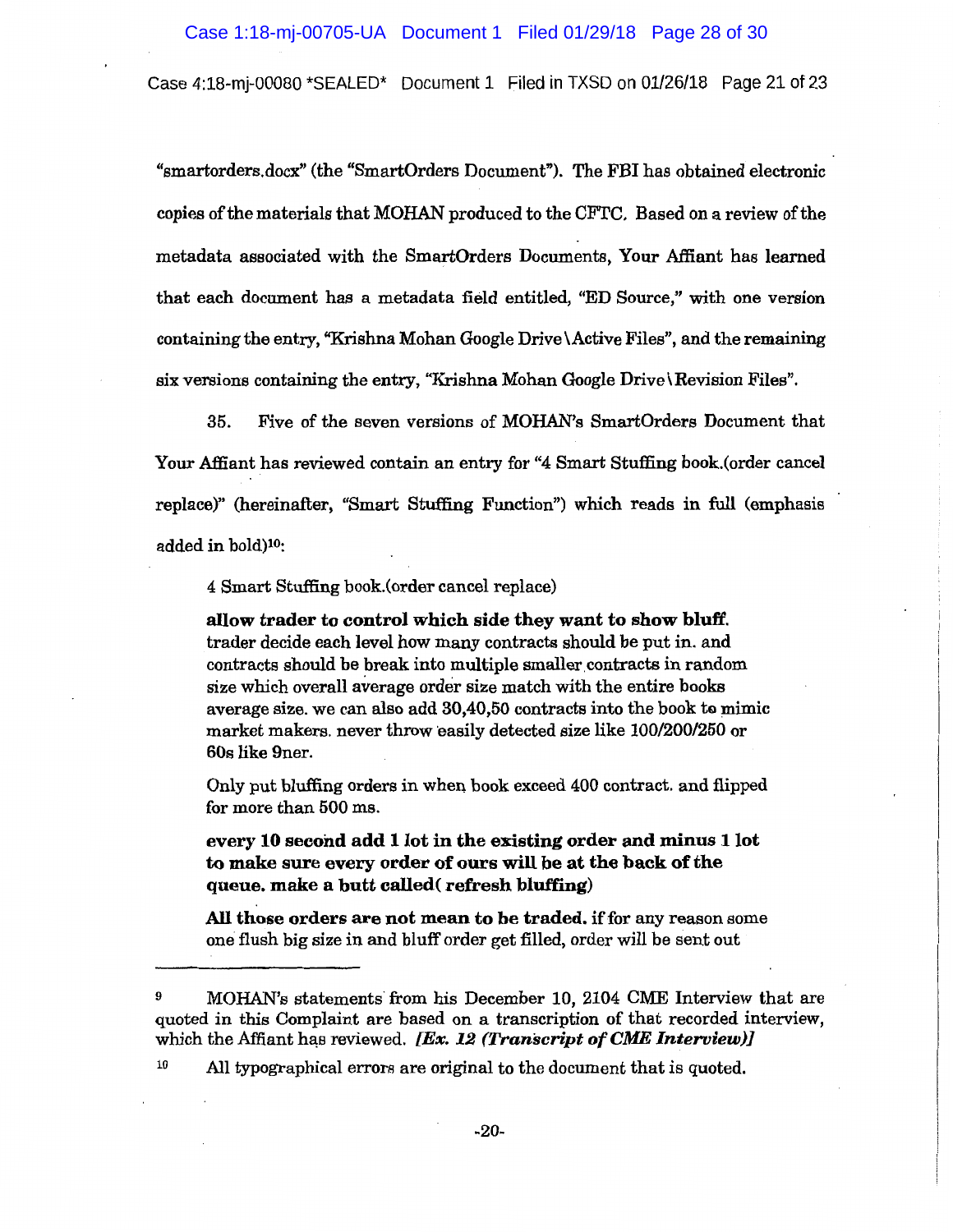Case 4:18-mj-00080 \*SEALED\* Document 1 Filed in TXSD on 01/26/18 Page·22 of 23

immediately to the price it get filled try to scratch out.

36. Based on my training and experience, Your Affiant believes the Smart Stuffing Function outlines a trading program that would allow a trader to place an order that he did not intend to execute and whose quantity was modified to mitigate the risk that this "bluff' order would be traded. The Smart Stuffing Function itself explicitly notes that the "bluff" orders "are not mean [sic] to be traded. In addition, the Smart Stuffing Function states that "every 10 second add 1 lot in the existing order and minus 1 lot to make sure every order of ours will be at the back of the queue."' Based on my training and experience, I know that certain futures contracts trade on a First-In, First-Out ("FIFO") basis, and that orders whose quantities are modified move to the back of the order queue.

37. Trading activity was analyzed to identify patterns consistent with the Smart Stuffing Function described in paragraphs 36 and 37 above-specifically, orders whose quantity is modified by adding and subtracting one lot. Based on a review of that analysis, Your Affiant has learned that it identified certain trading activity by the Tag 50, "YB04," which was used by the Trading Team to trade E-Mini S&P 500 futures contracts on the CME. A review of the analysis shows that between August 6 and August 8, 2012 there were approximately 33 instances in which an order's size was modified alternatively by increasing the size one lot and then decreasing the size one lot. Based on my review of this analysis, and my training and experience, this trading pattern is consistent with the description of the Smart Stuffing Function, which would "add 1 lot in the existing order and minus 1 lot to make sure every order of ours will be at the back of the queue."

-21-